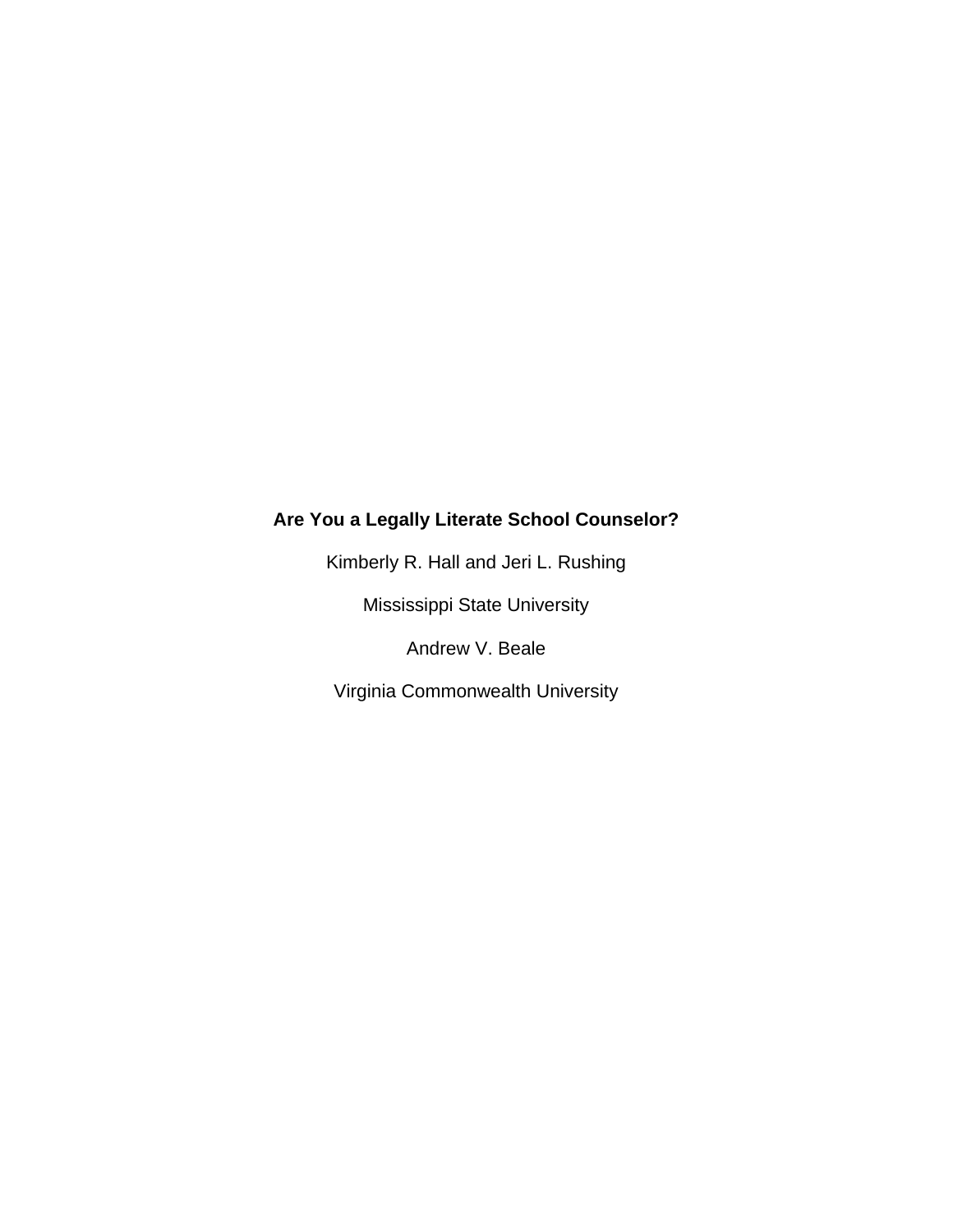# **Abstract**

This exercise is designed to assist school counselors in assessing their knowledge of prevalent ethical and legal issues within the school setting. The aim is to highlight emerging legal and ethical dilemmas and motivate counselors to stay abreast of specific school rules and policies, as well as keep a basic understanding of state and federal laws affecting their work.

*Keywords:* school counseling, legal, ethical, federal, professional development, counselor training, morals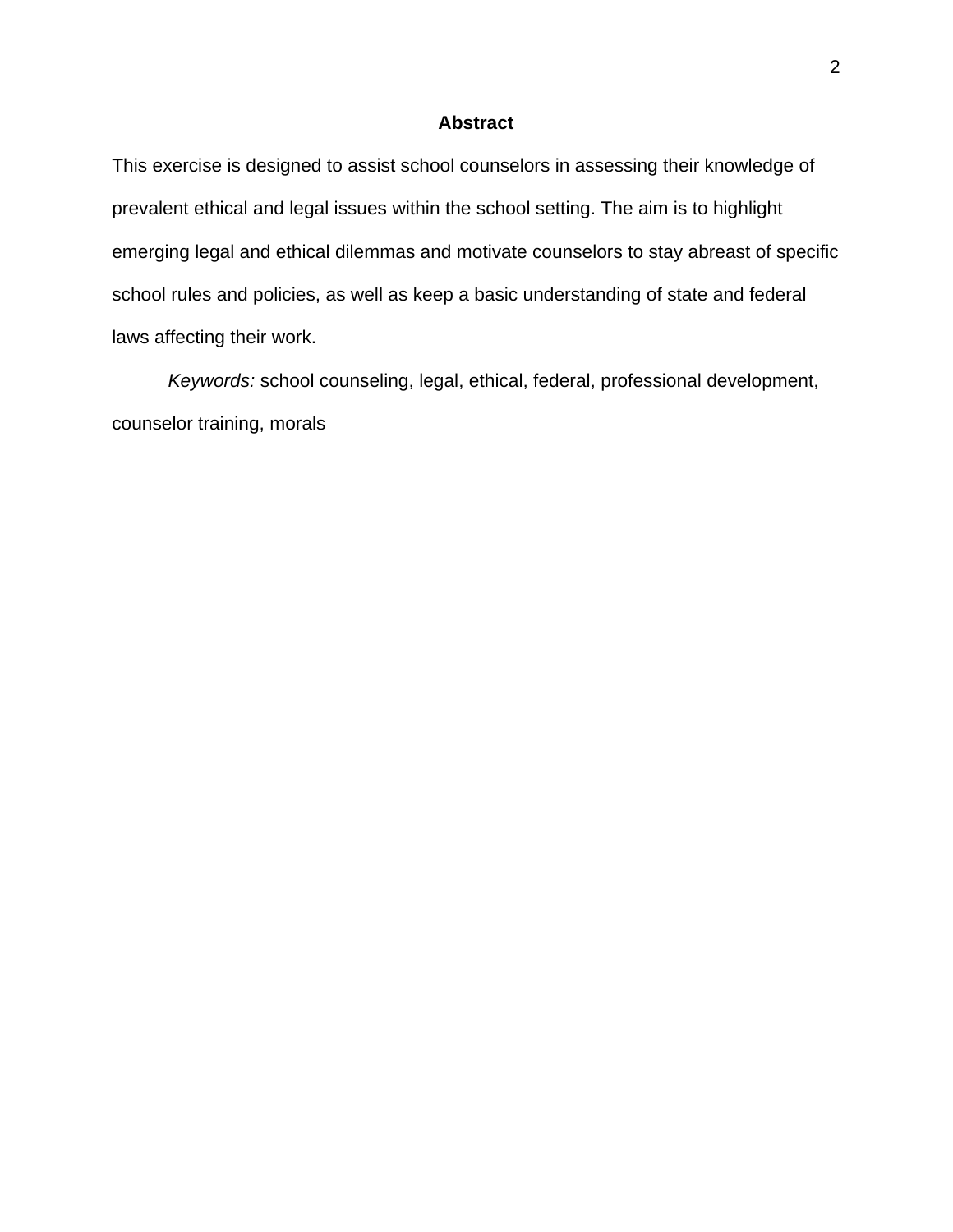#### **Are You a Legally Literate School Counselor?**

During recent years, school counselors have reported an increase in the number of legal issues encountered within the school setting (Hermann, 2002). In an age where lawsuits are common, students and their parents are no longer intimidated by the law. Instead, more so than ever before, students and parents are now eager to assert their legal rights and seek avenues of redress when they experience an infringement of their rights. Therefore, counselors must be aware of the prevalent legal concerns as well as properly educated on how to respond ethically and legally to the issues (Hermann, 2002). It is essential that school counselors become more legally and ethically literate in order to ensure that the legal rights of students are protected and to avoid legal entanglements whenever possible.

School counselors often face legal dilemmas related to student privacy, child abuse, and student safety (Hermann, 2002). Confidentiality can be a complex legal issue when counseling minors (Lawrence & Kurpius, 2000). Confidentiality is an ethical standard rather than a legal standard when counseling with minors, thus making it difficult for school counselors to balance confidentiality with the rights of parents. Additionally, school counselors often struggle with legal issues surrounding child abuse (Hermann, 2002). Failure to report suspected child abuse can lead to criminal and civil liability (Lawrence & Kurpius, 2000; Remley & Herlihy, 2001; White & Flynt, 2000). Child abuse related to issues surrounding sexual behavior or victimization from sexual violence may especially be difficult for school counselors because of confusion over legal specifics that distinguish between statutory rape, rape, and sexual abuse (Mitchell & Rogers, 2003). Finally, school counselors often struggle with legal issues in regards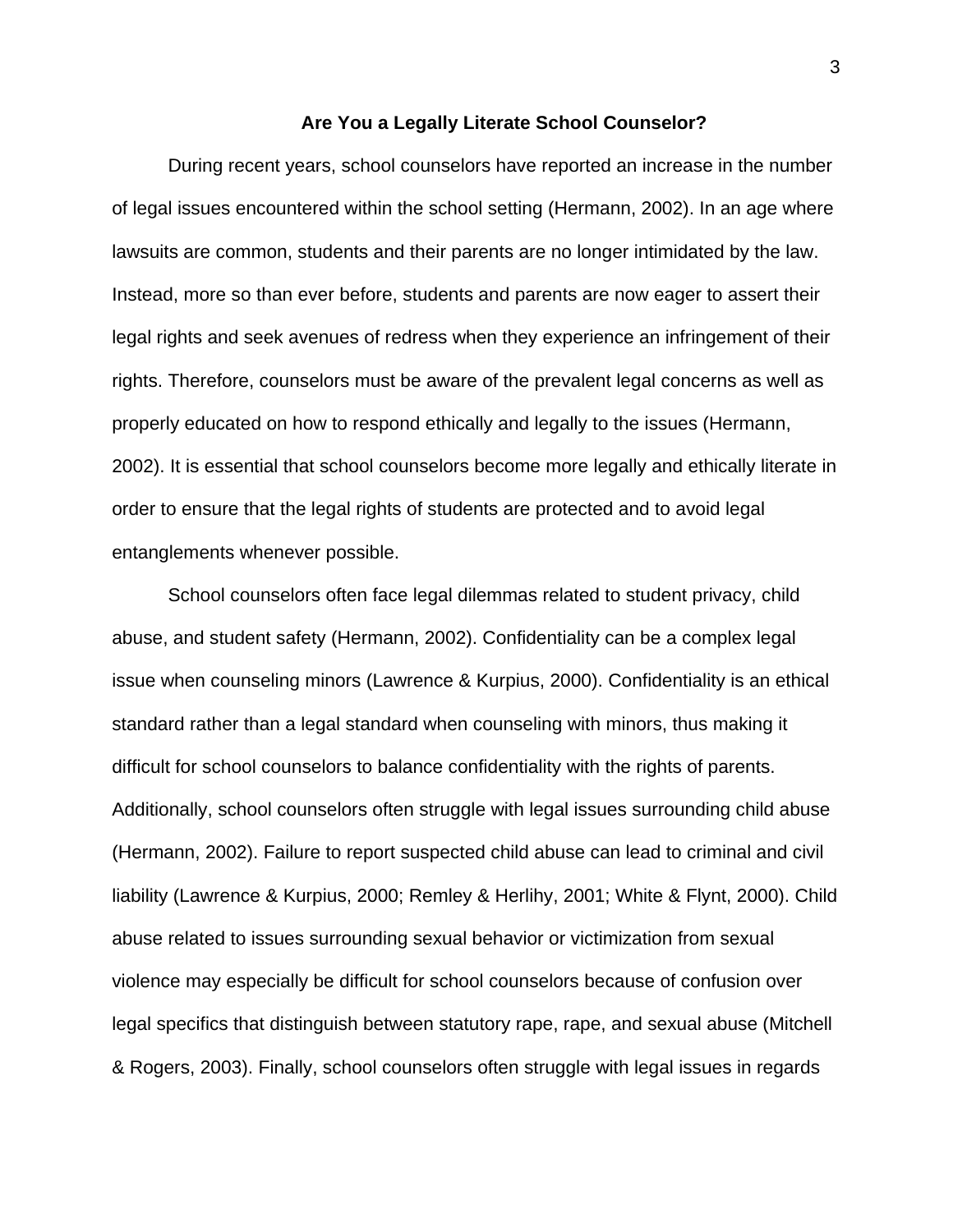to managing student threats of violence towards him/herself or others (Hermann, 2002). Schools counselors are legally vulnerable because of their role in determining if students pose a risk to themselves or others (Hermann & Finn, 2002). Malpractice lawsuits may result from insufficiently managing a student's threats of violence or acting without due care and attention when counseling suicidal clients.

It is virtually impossible for school counselors to know all there is to know about the laws governing their work; after all, school counselors are not lawyers. Even if they were lawyers, the government enacts new laws and amends old laws every year, and the courts' interpretations of existing laws cause the legal landscape to change frequently. Furthermore, legal mandates vary by state making it especially important that school counselors stay abreast of the current legal issues within the school counseling community. While this climate makes it difficult for school counselors to navigate the legal terrain, counselors do need to work towards a broad understanding of the legal structure affecting their professional involvement with students. By keeping abreast of the legal mandates surrounding their profession, counselors can make wellinformed decisions and follow required procedures to protect themselves and their students.

So how legally literate are you? To assist in determining your legal literacy level, try the 16-item-self-assessment inventory presented below. Under no circumstances should it be assumed that the scenarios described in the Counselor Legal Literacy Inventory test are completely transferable to an actual ethical or legal dilemma.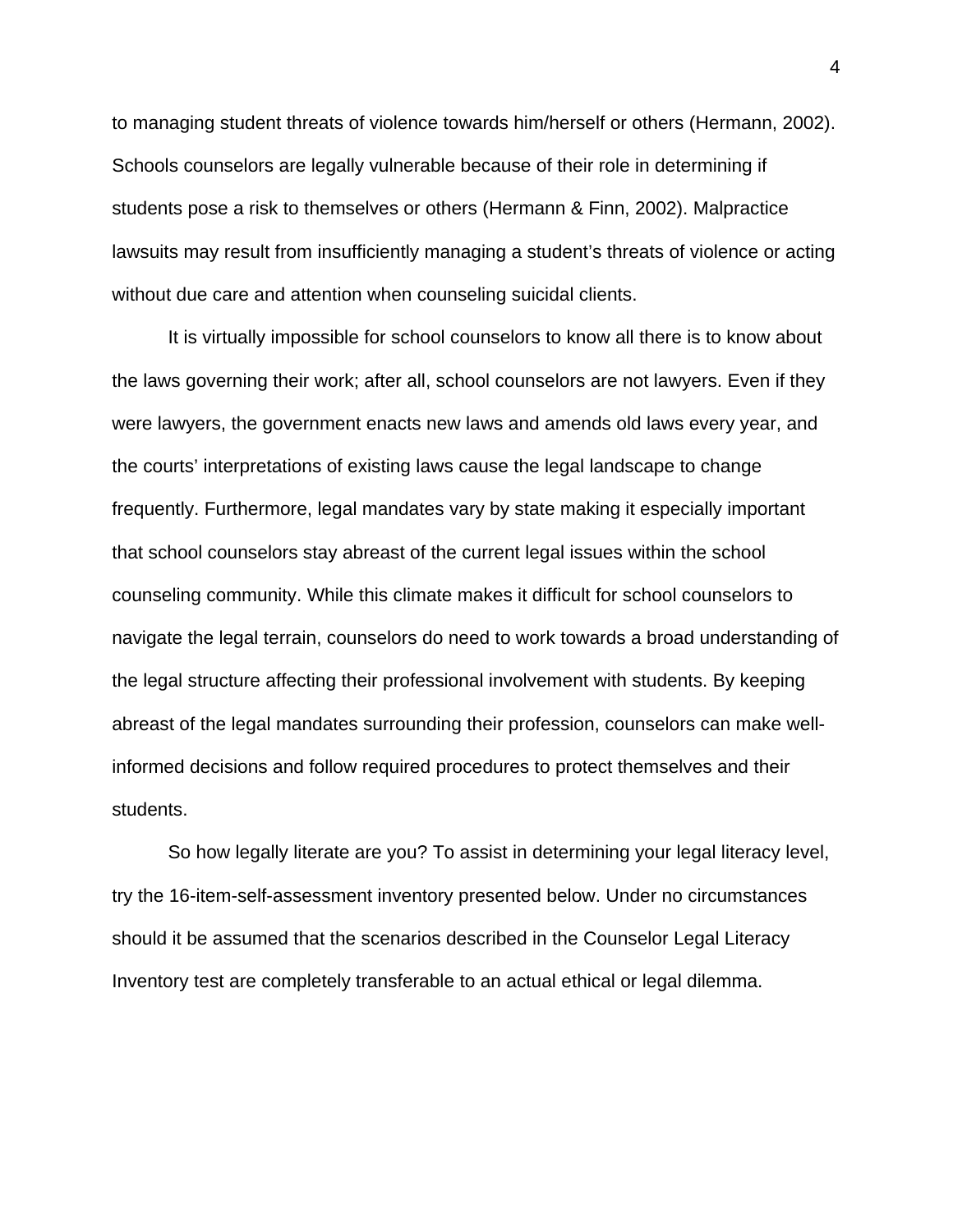## **Counselor Legal Literacy Inventory**

- 1. Mr. Ramsey has an appointment to see you. Your secretary tells you that as a noncustodial parent, Mr. Ramsey wants you to go over his son's cumulative record with him. Apparently, Mr. Ramsey doesn't get along well with his former wife, but he, nonetheless, is interested in finding out why his 13 year-old son, Robert, is experiencing a drop in grades. Would you share the information with Mr. Ramsey?
	- a. No
	- b. Yes, provided there is no court order in his son's file preventing such disclosure.
	- c. Yes, if his former wife (the custodial parent) agrees.
	- d. Not without the student's consent.
- 2. Jessica, a 15-year old female, explains she is having mutually consenting intercourse with her 23-year old boyfriend. She also informs you that her parents are aware of it and approve. How would you respond?
	- a. Report relationship to the police immediately because Jessica is under the age of consent when compared to the age of her partner.
	- b. Call Jessica's parents and make sure they are really aware of the relationship and approve of it.
	- c. Regardless of parental knowledge or approval of the relationship, statutory rape does not have to be reported.
	- d. Call Jessica's partner and inform him that the relationship is considered statutory rape and he could go to jail for this crime.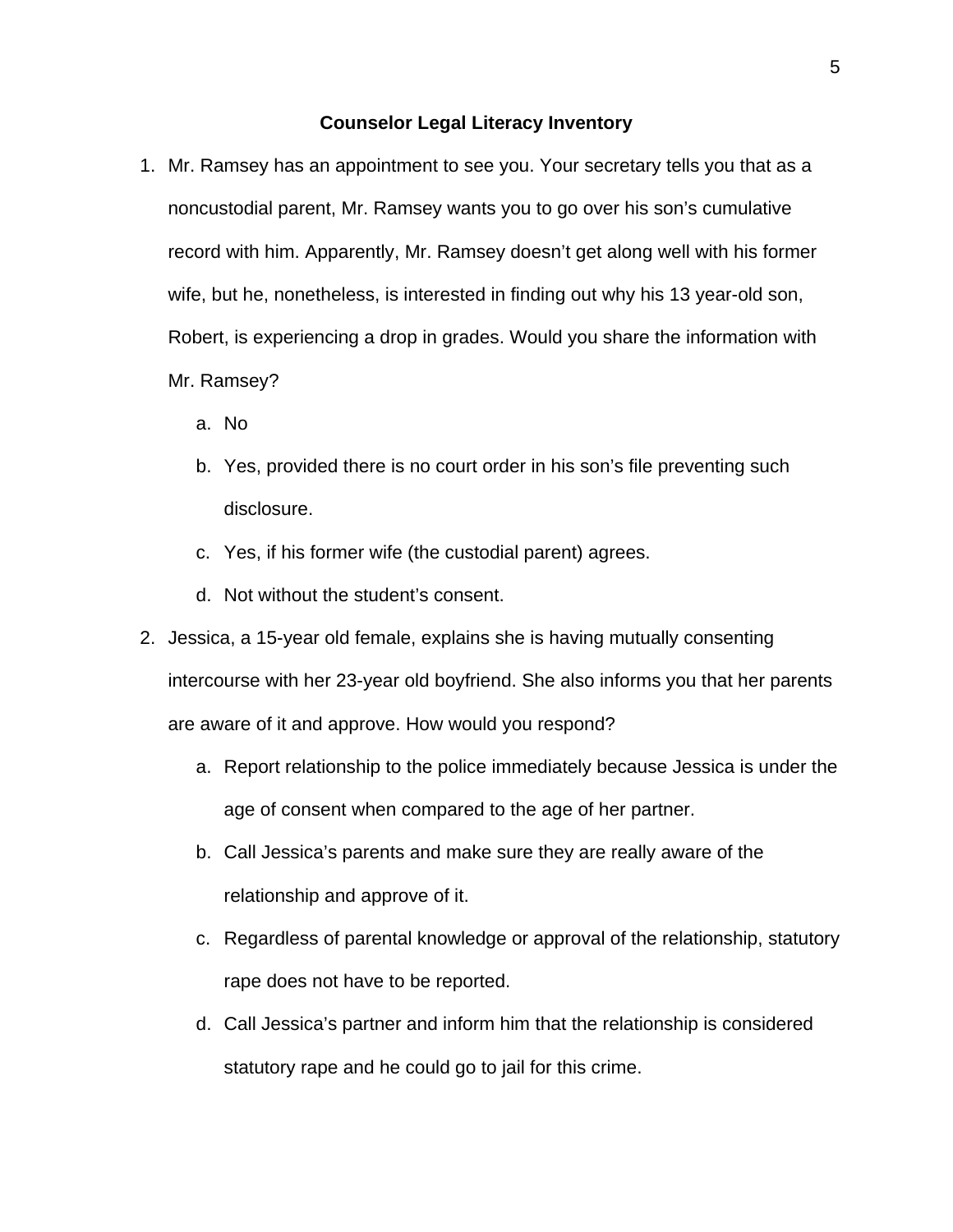- 3. Adam, 15, has recently told you he wanted to fight another male in the grade below him. Adam frequently visits your office when experiencing a violent rage during the school day. Today, Adam is so angry with this younger male that he informs you he is going to fight him at the bus line-up when the bell rings. As the counselor, you respond by:
	- a. informing appropriate authorities about the fight to make sure they are aware of the situation and will be on hand at the bus line-up.
	- b. reporting this to the police and having Adam arrested.
	- c. talking it over with Adam without informing authorities because Adam has promised nothing would happen now that he has calmed down.
	- d. informing Adam that you have to notify appropriate authorities of the potential risk for violence and then have him temporarily removed from the school setting.
- 4. Saralena, 10-year old, shows you multiple abrasions and bruises on her legs resulting from a "spanking" purportedly administered by her father over the weekend. You know her father and you feel confident that he would never hurt his daughter without cause. Nonetheless, must you report his suspected abuse to child protective services?
	- a. Because you're confident the father wouldn't do such a thing, you are not required to report the abuse.
	- b. You are required to report the suspected abuse.
	- c. Because parents have the right to discipline their children how they see fit, there is no reason for you to make the report.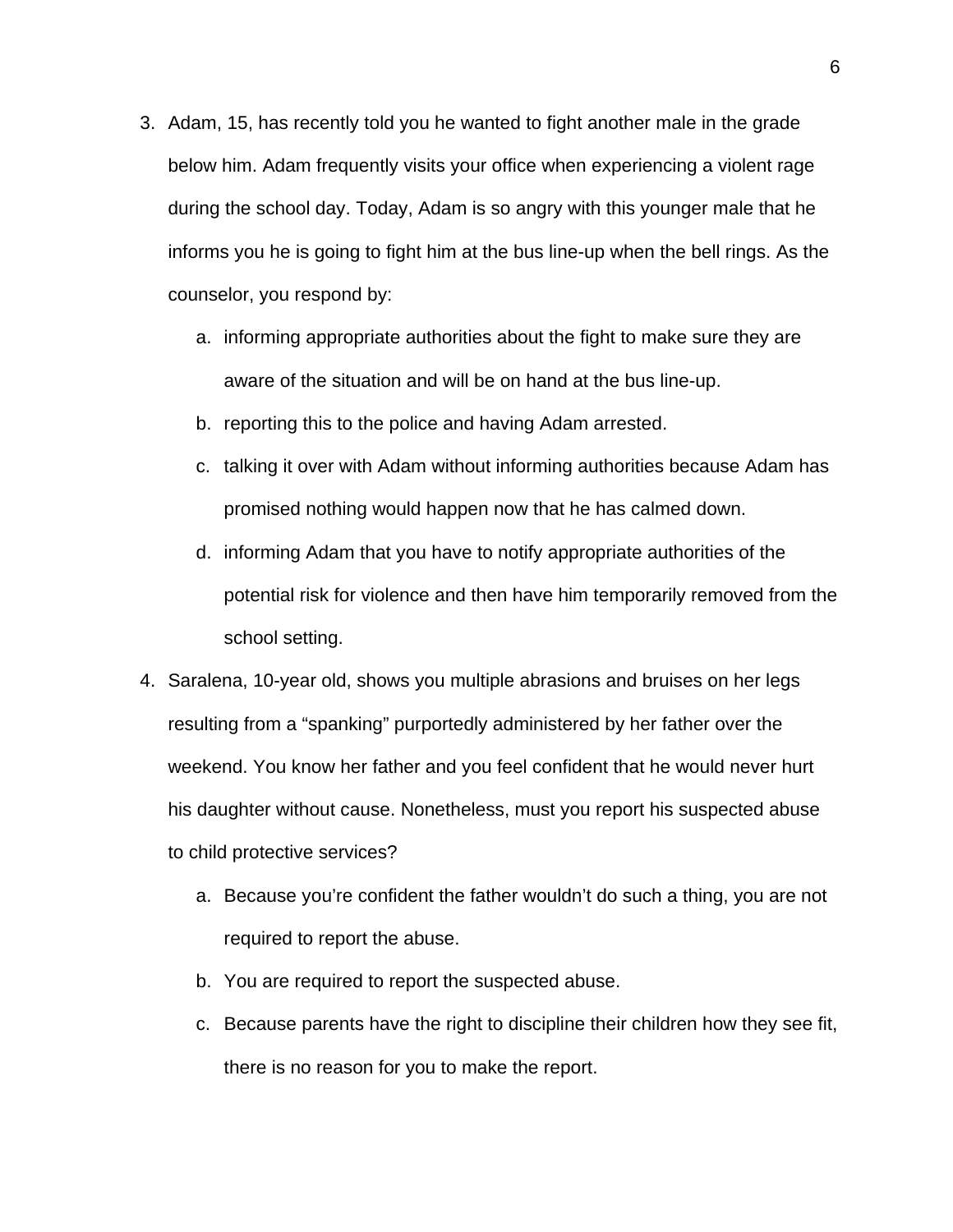- d. You do not report this incident because of your doubts, but you note the suspected abuse in Saralena's file. This way, if it occurs again, you will have the documentation necessary to justify a report to child protective services.
- 5. Kevin, 16, comes to you excited about a possible part-time job at "Sam's Seafood Shack." He and his parents have tentatively decided that he can work 10 hours per week. Now he is wondering if he needs an employment certificate (work permit). Does he?
	- a. Yes. All youth between the ages of 14 and 16 years must have a work permit to obtain a job.
	- b. No. A 16 year-old is not required to secure a work permit.
	- c. No, as long as he works 10 hours or less during the school year, he does not need a work permit.
	- d. It does not matter. Kevin cannot work in a restaurant that serves alcohol until he is 18 years old.
- 6. Sondra, an 11-year old, discloses to you she is having sexual relations with her brother who takes care of her while their parents attend social outings at night.

As a counselor you?

- a. Don't report it because it will break confidentiality.
- b. Report it immediately because the brother is in a custodial role.
- c. Don't report because the girl consented to having the sexual relations with the brother.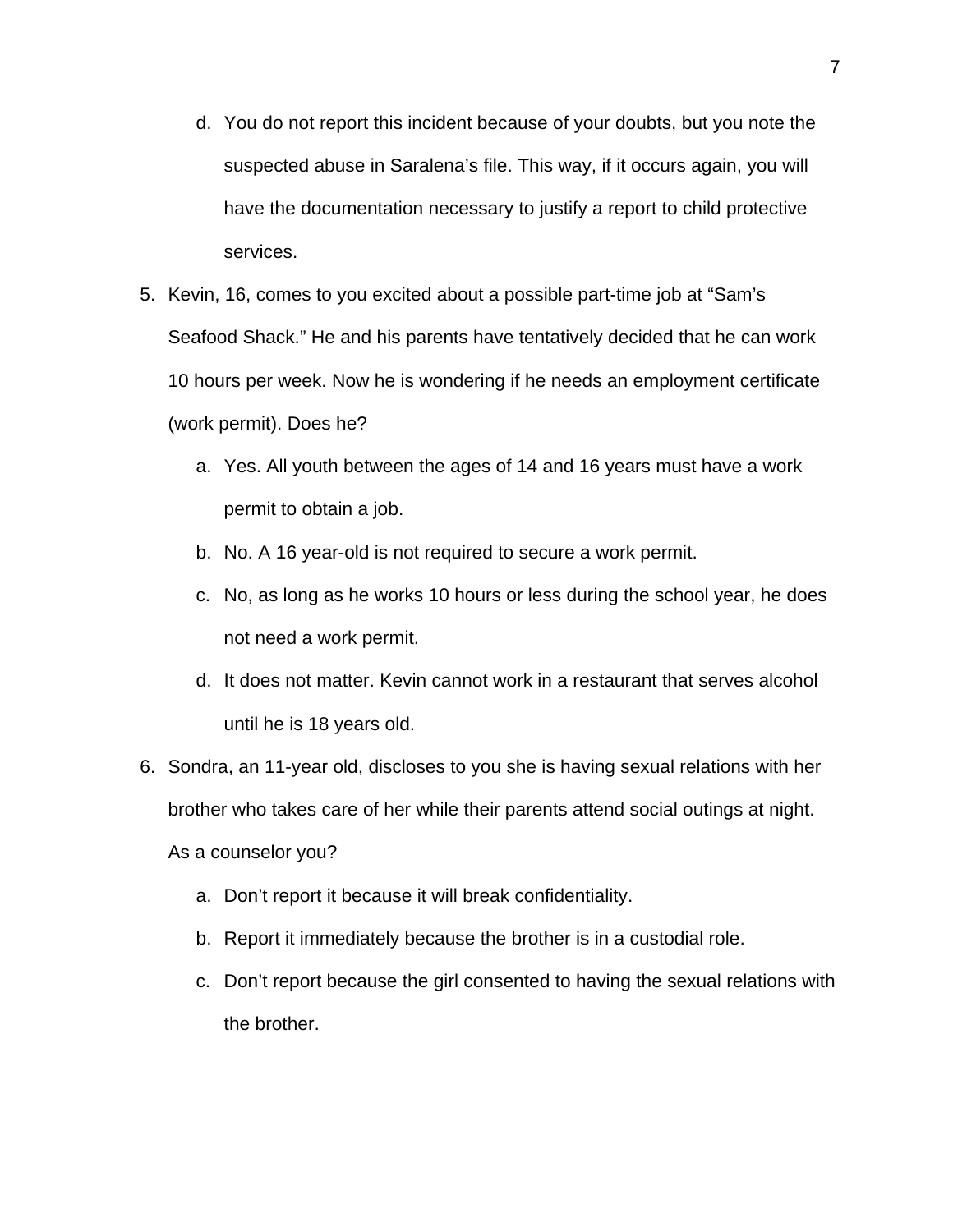- d. Don't report it until the parents are notified and have decided it should be reported to proper authorities.
- 7. Eloise just turned 18 and thinks she has gained the right to participate in all legal adult activities. Because she is only18, which of the following does she not have a right to participate in?
	- a. Purchase and/or use a credit card.
	- b. Sign up for the armed services.
	- c. Purchase a handgun.
	- d. Vote in state elections.
- 8. Jason, a senior in high school, just turned 18. Must he register with the Selective Service System?
	- a. No. Registering for the "draft" was discontinued in 1976.
	- b. No, because he is a full-time student.
	- c. Actually, he should have registered at age 17.
	- d. Yes. Every male must register 30 days before or after his  $18<sup>th</sup>$  birthday.
- 9. Janice, age 15, is pregnant. She and her boyfriend, Harold (18 years-old) are planning to get married and raise their child together. Janice is worried that her parents will not allow her to get married. Does she need her parents' consent to get married?
	- a. No. Pregnant teens, no matter their age, do not need parental consent to get married in the United States.
	- b. No. There is no minimum age requirement for marriage.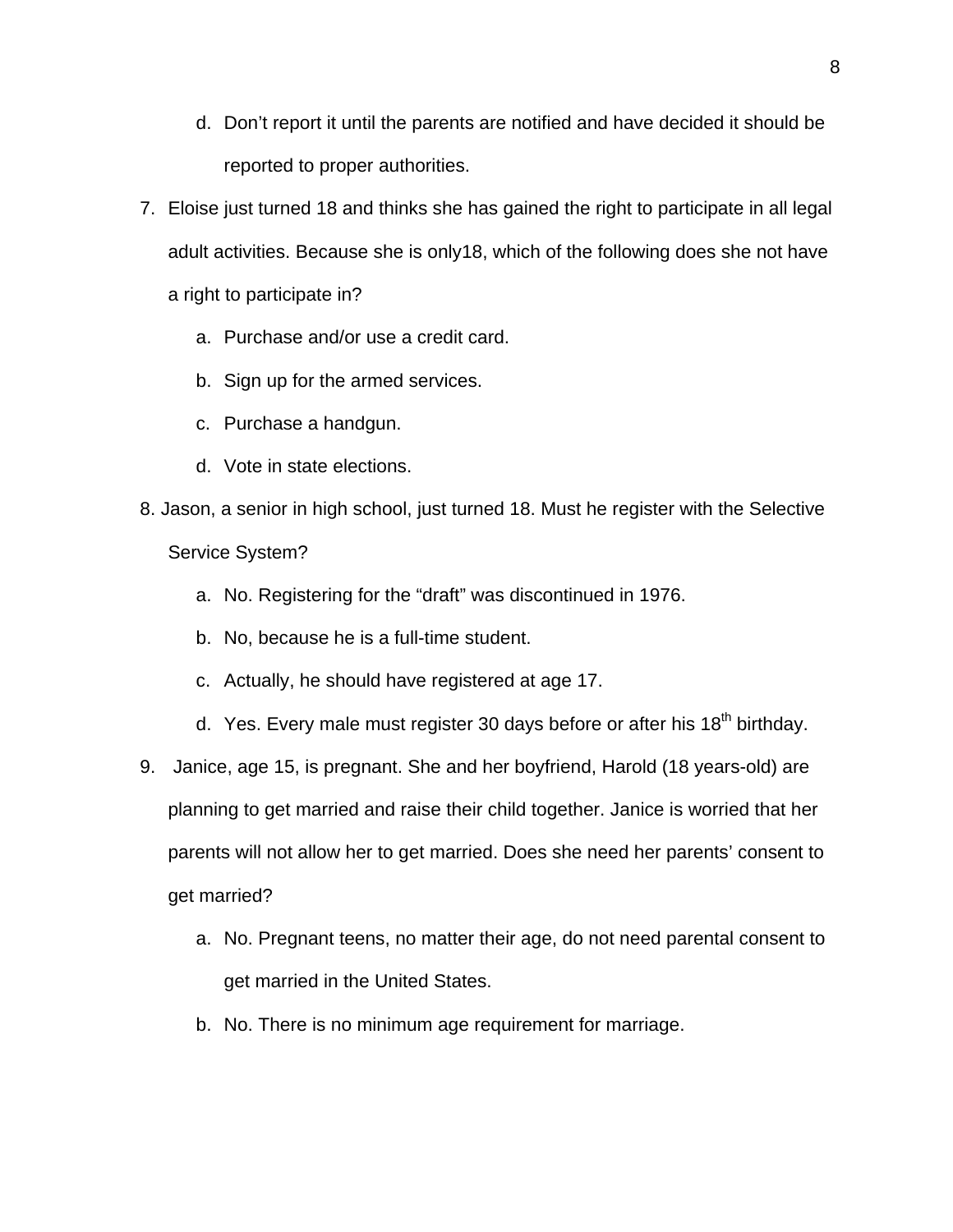- c. Yes. All states require minors to get parental consent if younger than 18 years old.
- d. Actually, the fact that Harold is 18 years old eliminates the need for parental consent.
- 10. Joey's grandmother brings him into your office and shows you bruises all over his back and arms. She tells you that Joey's mother is abusing him and she doesn't know what to do. With this knowledge of suspected abuse, you must report this case to the proper authorities within what time period?
	- a. 24 hours
	- b. 48 hours
	- c. 72 hours
	- d. Immediately
- 11. During an individual counseling session, Jacob, age 13, tells you that no one at school likes him, and that life just doesn't seem worth it. He mentions his father's gun in the basement and says that he could easily put an end to his misery. As a counselor, you are obligated to:
	- a. schedule an outside professional counselor to come to the school to meet with Jacob immediately.
	- b. inform Jacob's parents about his apparent mental state, and ask if they have considered counseling services for Jacob.
	- c. maintain the confidentiality of the session but take detailed notes for your records.
	- d. report Jacob's potential suicide risk to Social Services.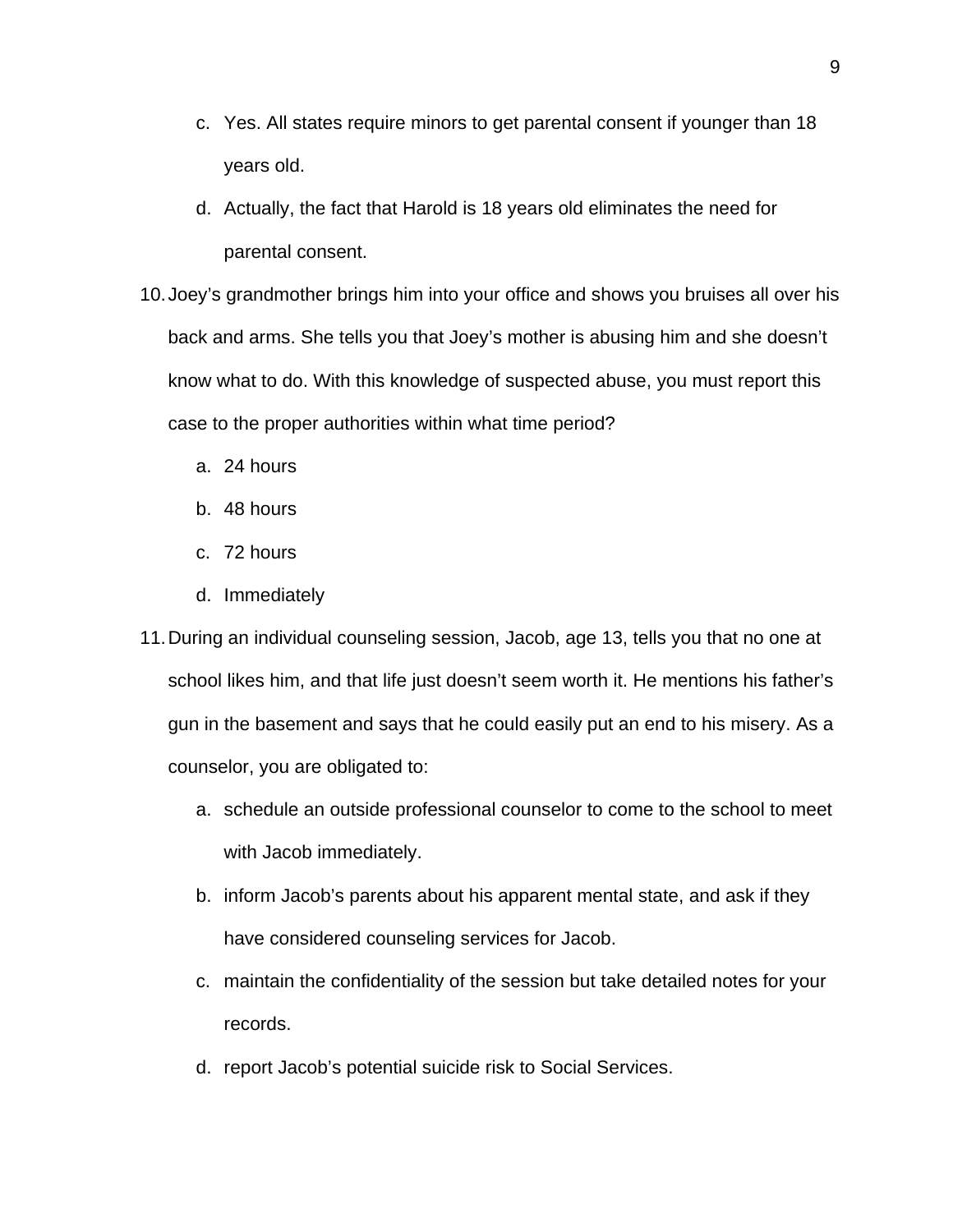- 12. An Army National Guard recruiting officer calls your office asking for the names, phone numbers, and addresses of the seniors at your school. He wants this information so that he may contact students in an effort to recruit them for his college tuition assistance program. What do you do?
	- a. Nothing. This information is considered a part of the students' confidential records. The students' privacy rights prohibit you from releasing any information.
	- b. You can only give out names, addresses, and phone numbers with the permission of the students or parents.
	- c. This information is considered directory data, and names, addresses, and phone numbers can be released without parental consent.
	- d. You may release the list of students' names, but may not give personal information such as addresses and phone numbers.
- 13. Casey, a 17 year old homosexual, has come to you for help with sexual orientation issues she is dealing with in school. Coming from a strict religious background, you refer Casey because this topic is in violation of your religious beliefs. Is this ethically and legally appropriate in the counseling profession?
	- a. It is ethically and legally inappropriate for you, as a professional counselor, to refer an individual to another counselor based on their sexual orientation.
	- b. Because it is in violation of your religious beliefs, it is ethically and legally acceptable for you, as a counselor, to refer Casey to someone who is more adequate in addressing her needs.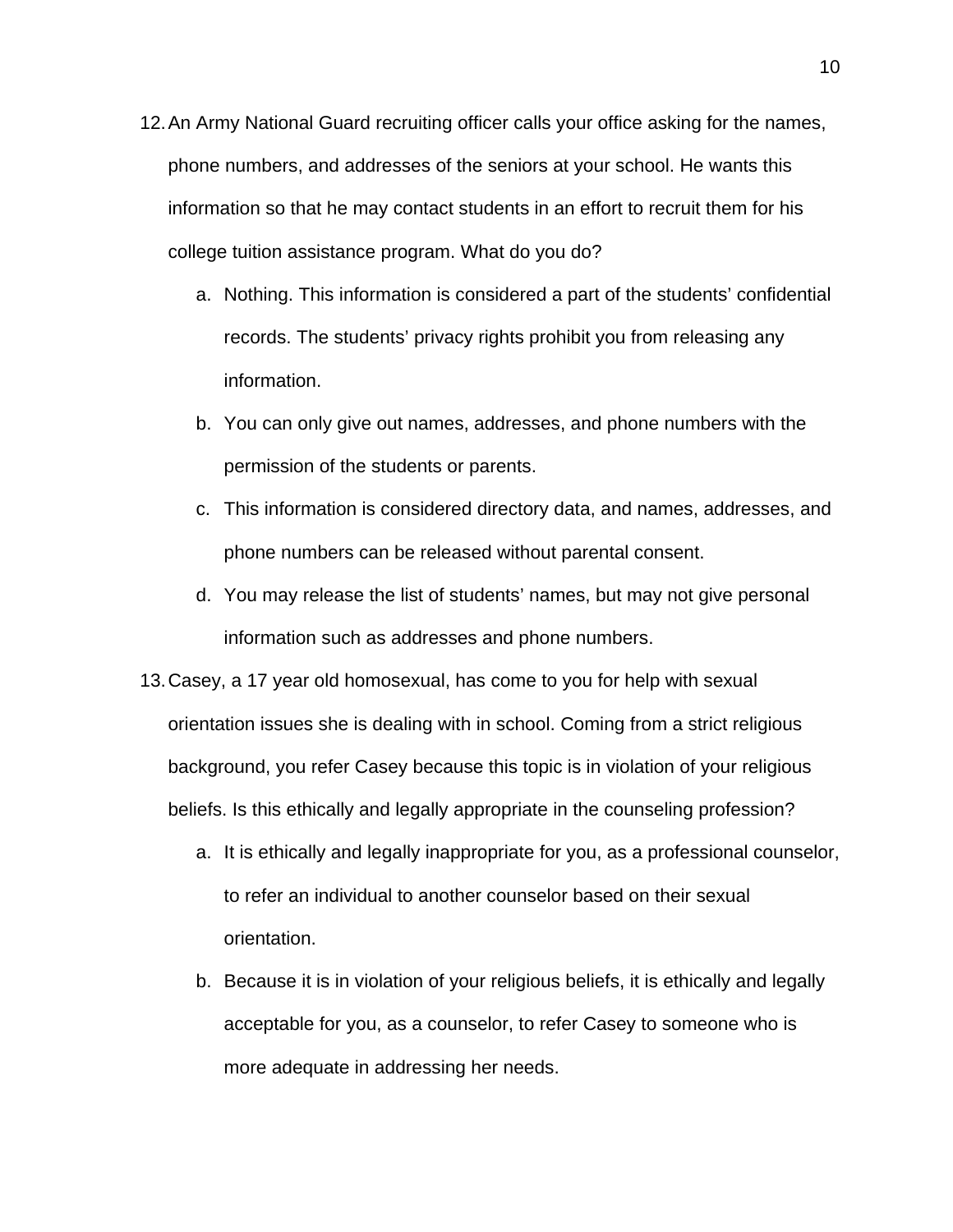- c. Because you were honest with Casey about the violation of your religious beliefs, you are not violating your ethical or legal standards of the counseling profession by referring.
- d. It was appropriate because ethically counselors are obligated to disclose to clients when they are not adequate or capable to work with clients.
- 14. Lukas, 17, has recently disclosed his addiction to cutting his wrist. He says he only does it when he gets angry, but he is often more angry than not. Now that Lukas has disclosed his painful events, you do not want to breach confidentiality and cause him more pain, therefore you
	- a. discuss his issue of cutting and continue with the counseling process to gain more knowledge of his problem before letting appropriate authorities know.
	- b. ask Luke not to cut again and have him sign a contract.
	- c. report Luka's mutilating behavior to his parents because the student has demonstrated a potential risk of harming himself.
	- d. don't report his behavior of cutting because you do not think it is serious enough for him to harm himself.
- 15. You are the new head counselor are Highland Middle school. You are excited to be there and want to implement group counseling for students in the  $7<sup>th</sup>$  grade. To find out about the needs of the students, you call the counselor who was at the school prior to your role. She informs you that the students in the  $7<sup>th</sup>$  grade have had many cases of school violence and that it was the most prevalent issue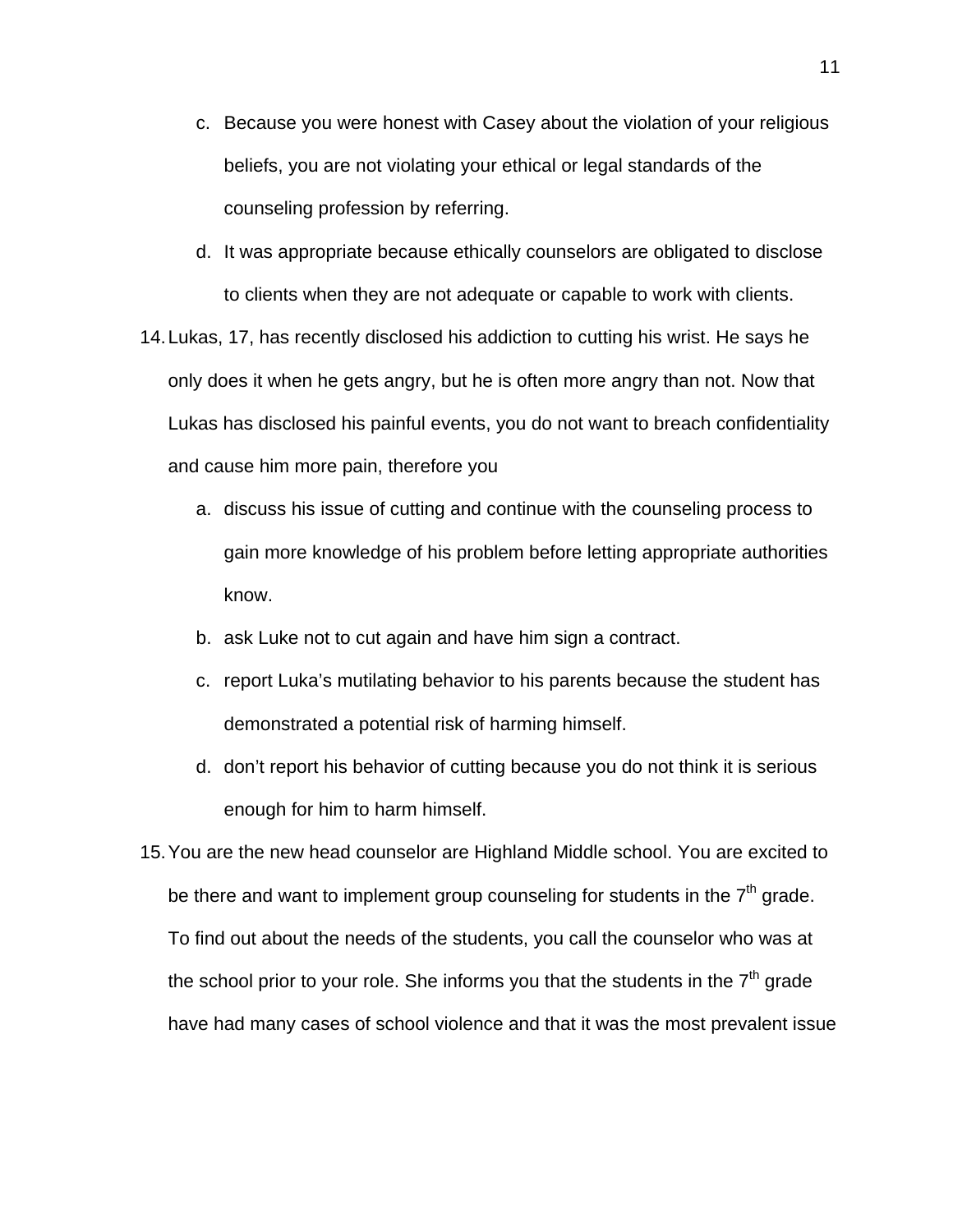that should be addressed. In order to implement the violence intervention program, you:

- a. look on your student tracking system and determine which students have the characteristics of being a potentially violent student and place those kids into groups according to specific violent profiles.
- b. put only selected classes in groups and conduct a violence intervention program with them.
- c. implement a violence intervention program for the entire  $7<sup>th</sup>$  grade.
- d. provide the  $7<sup>th</sup>$  grade teachers with a form that asks them to identify the students they think need to be in group counseling for violence intervention.
- 16. Ms. Simmons calls first thing in the morning. She tells you she is worried about her 10-year-old daughter, Mary. She says Mary came home from school yesterday in tears. When Ms. Simmons tried to find out what was wrong, her daughter responded, "It's really, really bad, but you don't have to worry, I've talked with my counselor." Mom is insisting that you tell her what was discussed between you and Mary. In fact, she demands you tell her. What do you do?
	- a. You tell her because as a parent she has the legal right to know.
	- b. Your ethical responsibility to Mary dictates that you respectfully decline to divulge what was discussed.
	- c. You tell Ms. Simmons you will talk with Mary and if Mary consents you will be glad to share the information.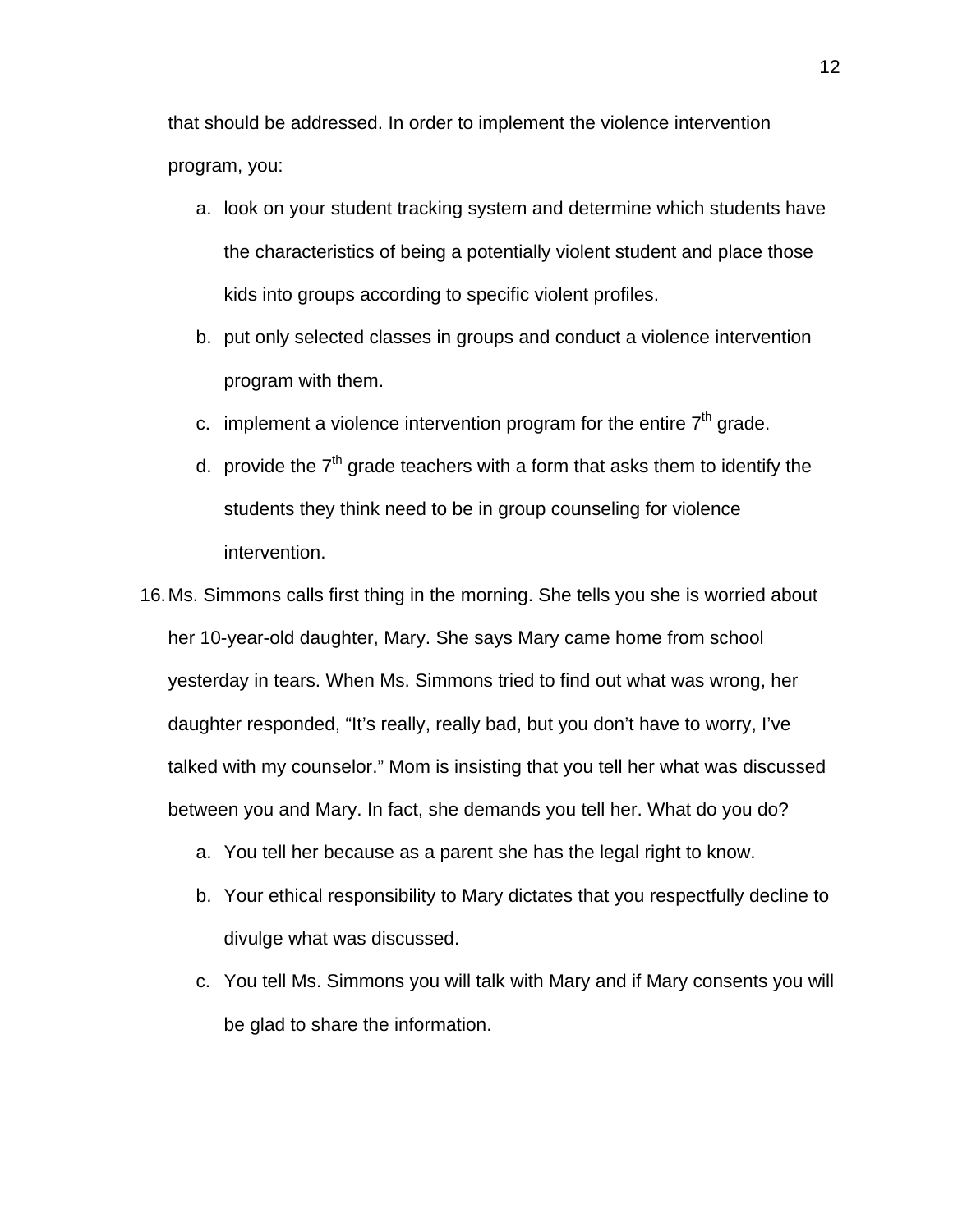d. You tell her that because you see so many students you really don't recall what was discussed.

## **Answers**

- 1. According to The Family Educational Rights and Privacy Act (FERPA), parents are granted certain rights with respect to their children's education records. After the student has turned 18, or attended a post-secondary school, these rights will transfer to the student. Under FERPA, all parents, including non-custodial parents, have the right to review their children's educational records unless a court order states the contrary or the parent signed a waiver of his or her access to the records. This law applies to any school that receives funds for any program under the Department of Education (U.S. Department of Education, 2009). Correct Response: B.
- 2. From a legal standpoint, statutory rape is mutually consenting intercourse where the state has declared inappropriate age differences between partners (Garner, 2009). Statutory rape definitions for 49 states are based solely on age differences, except South Carolina which also includes coercion, persuasion, and enticement in their definition (South Carolina, 2008). Legal age of consent also varies among states; however, most states define the age of consent to be between 14 and 16 years. Most states also agree that the partners should have an age difference of 2 to 5 years for intercourse to be considered statutory rape. Additionally, most states have a law for which sexual intercourse is prohibited and considered rape if the child is at or below a specific age (Mitchell & Rogers, 2003). Interestingly counselors are not required to report statutory rape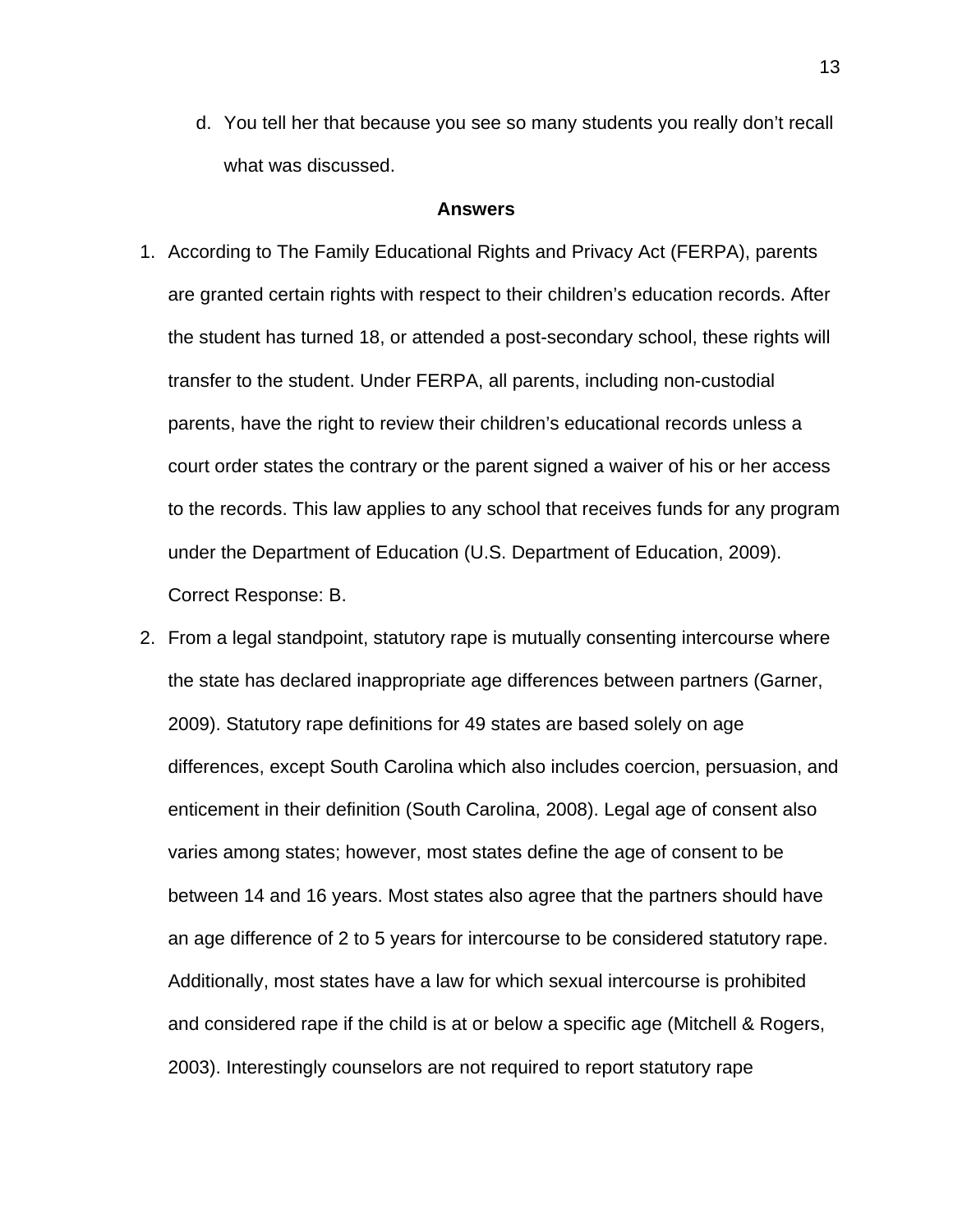regardless of approval and knowledge of parents. Only two states (California and Florida) currently require statutory rape to be reported under certain circumstances (Mitchell & Rogers). Correct Response: C.

3. When counselors have to determine whether or not a student is at risk for potential violence, school counselors are encouraged by ASCA and ACA ethical standards to consult with administration or colleagues before making a decision. Ethically, school counselors should respond to violence as well as work to prevent it, but school counselors must also take into account the welfare of the potentially violent student. When school counselors are put into a position to take action against potential violence, they are ethically obligated to inform the student about the actions to be taken (Hermann & Finn, 2002; ACA, 2005; ASCA, 2004). Furthermore, school administrators as well as school counselors are legally required to take appropriate action when students pose a potential risk of danger to other students (Bailey, 2001; Hermann & Finn). Both school administrators and school counselors have been held legally responsible for the failure to successfully protect students from foreseeable harm (Hermann & Finn). Many courts have clarified that if a student has threatened to do harm, then the violent acts committed by the student were foreseeable (Hermann & Finn; Hermann & Remley, 2000). Case Law currently implies that any predictor of potential violence should be taken seriously, with courts being supportive of temporarily removing the potentially harmful student from the school (Hermann & Finn). Correct Response: D.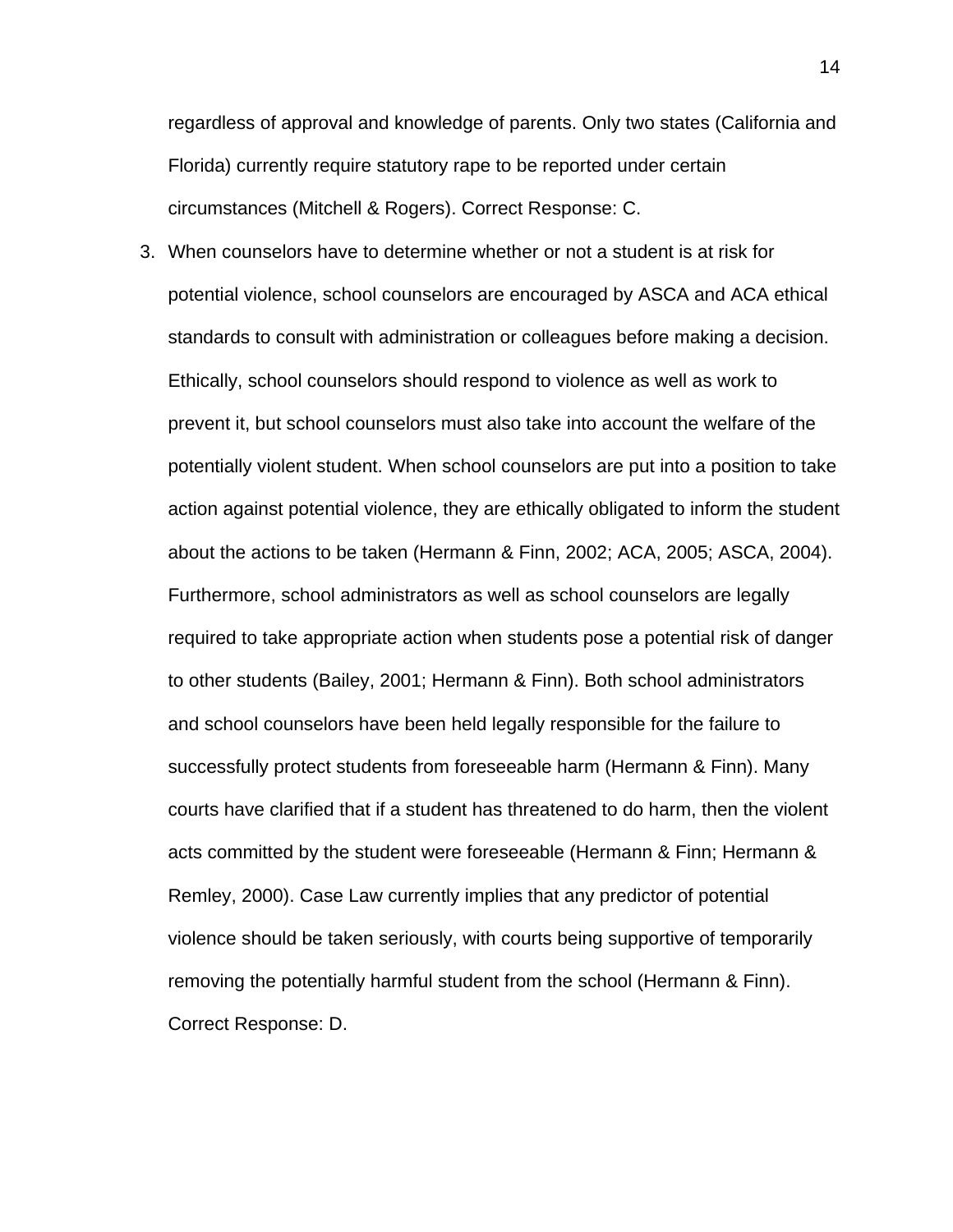- 4. If you suspect abuse, you report abuse immediately (ACA, 2005; ASCA, 2004). Actually, according to some states, failure to report child abuse or neglect within a certain number of hours can result in penalties or fines depending on the state law. Correct Response: B.
- 5. According to the United States Child Labor Laws, Kevin does not have to have an employment certificate (work permit). However, if a state law is more protective of the working child than the federal law, then the more protective law is followed. For example, many states have different restrictions or minimums for ages of employees, hours of work, and hazardous occupations (Child Labor Coalition, 2009). Therefore, if your state's laws are stricter, then the correct response for you may be different. Correct Response: B.
- 6. The keyword in the answer is "custodial" role. The Federal Child Abuse Prevention and Treatment Act (CAPTA), as amended by the Keeping Children and Families Safe Act of 2003, defines child abuse and neglect as, at minimum: *Any recent act or failure to act on the part of a parent or caretaker which results in death, serious physical or emotional harm, sexual abuse or exploitation; or An act or failure to act which presents an imminent risk of serious harm* (as cited in Child Welfare Information Gateway, 2007, p.1). This definition of child abuse and neglect refers specifically to parents and other caregivers. A child under this definition generally means a person who is under the age of 18 or who is not an emancipated minor (Child Welfare Information Gateway). As counselors, we are legally and ethically mandated to report child abuse immediately to the proper authorities. Correct Response: B.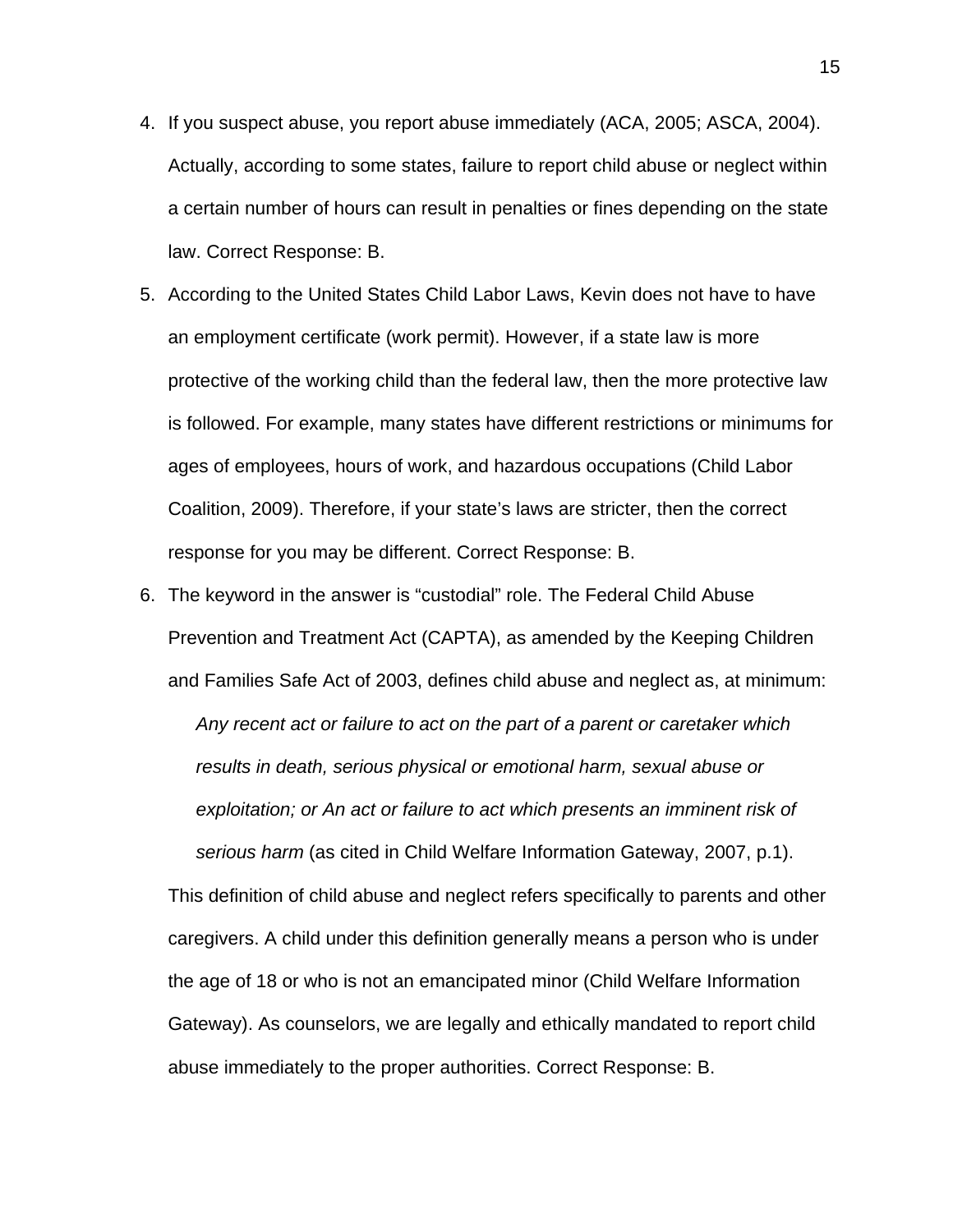- 7. Even though Eloise is now 18, certain restrictions still apply to what she can and cannot do. For example, while she has the right to apply for a credit card and vote, she cannot purchase a handgun until she is 21 years old (National Rifle Association of America, 2009). Correct Response: C.
- 8. Even though this country has not had a "draft" for quite some time, every male citizen of the United States is still required to register for the United States Selective Services within 30 days before or after his 18<sup>th</sup> birthday. Females need not register for the Selective Services System (Selective Service System, 2009). Correct Response: D.
- 9. In the United States, 48 out of 50 states require couples to be at least 18 years of age or older to get married without the consent of their parents. The two states who are not in that category are Nebraska who requires the couple to be at least 19 years old and Mississippi who requires the couple to be at least 21 years old to be married without parental consent. If there is a pregnancy involved, a few states may waive this requirement of parental consent, although a court approval would still be required. Furthermore, even with parental consent, some states still require court approval if person is 16 years of age or younger (Legal Information Institute, n.d.). Correct Response: C.
- 10. While the ACA (2005) and ASCA (2004) *Code of Ethics* states abuse should be reported immediately, many states have laws in which the abuse must be reported by a specific amount of hours of the learned abuse, or penalties and/or fines will be rendered to the counselor. Correct Response: D.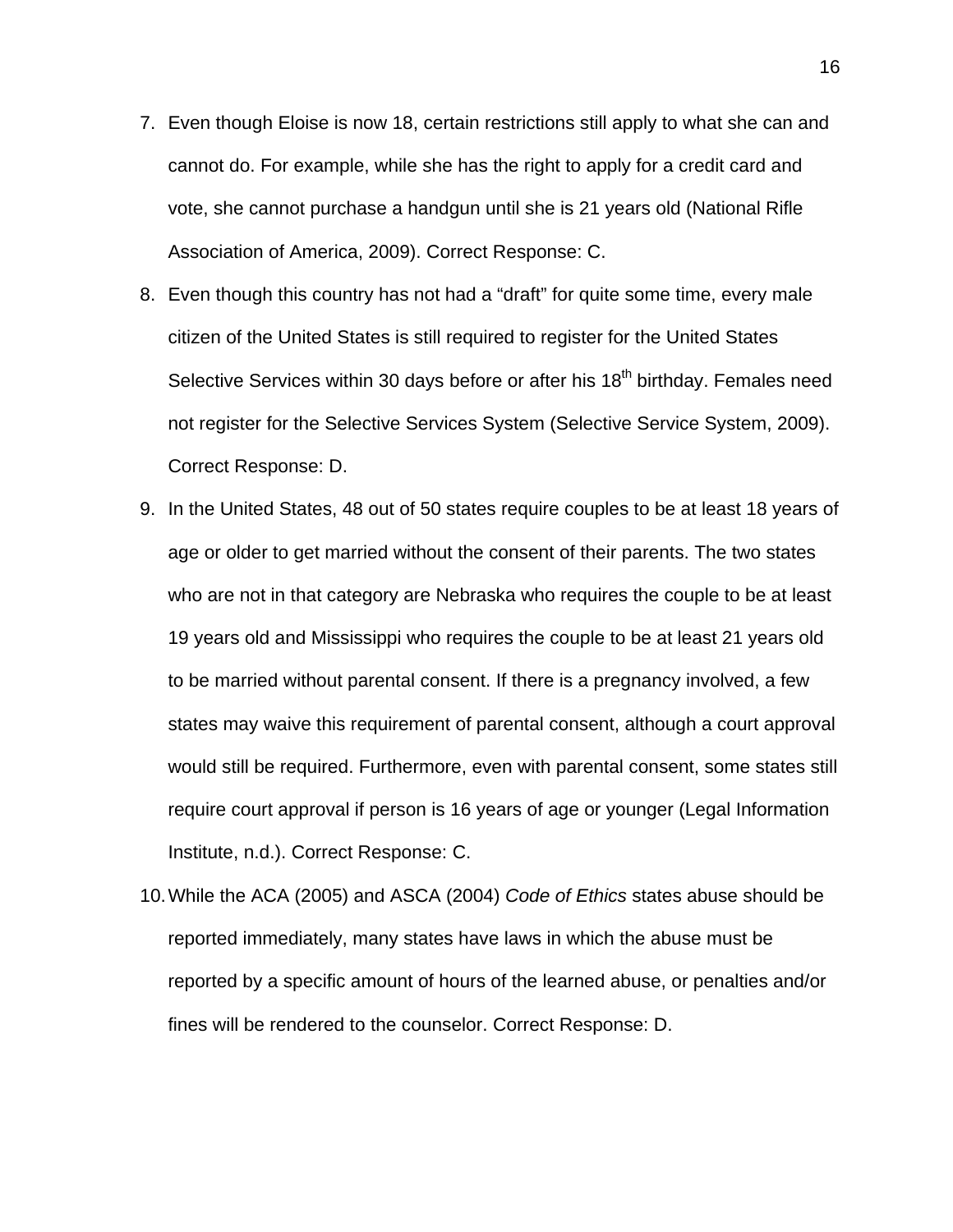- 11. If a counselor has reason to believe, as a result of direct communication from a student, that the student is at imminent risk of suicide, the counselor shall, as soon as practicable, contact at least one of the student's parents to ask whether the parent is aware of the student's mental state and whether the parent wishes to obtain or has already obtained counseling for the student (ACA, 2005; ASCA, 2004). Correct Response: B.
- 12. Both the No Child Left Behind Act of 2001 and the National Defense Authorization Act for Fiscal Year 2002 entitle military recruiters to receive the name, address, and telephone number of juniors and seniors. Providing this information is consistent with the Family Educational Rights and Privacy Act (FERPA) which protects the privacy of student education records. Student directory information will be used specifically for armed services recruiting purposes and for informing students of scholarship opportunities. Correct Response: C.
- 13. According to both ACA (2005) and ASCA (2004), counselors should not discriminate against or refuse a client services based on sexual orientation. Furthermore, cultural diversity issues have been incorporated into these ethical standards for the principle of justice (Hermann & Herlihy, 2006; Welfel, 2002). As challenging as it is to counsel individuals who hold values different from yourself, you as a professional counselor, must respect those differing values and not impose your values within the counseling process. Legally, the U.S. Supreme Court has indicated that it is unconstitutional to discriminate against lesbians, gays, or bisexuals. Under the Equal Protection Clause of the Fourteenth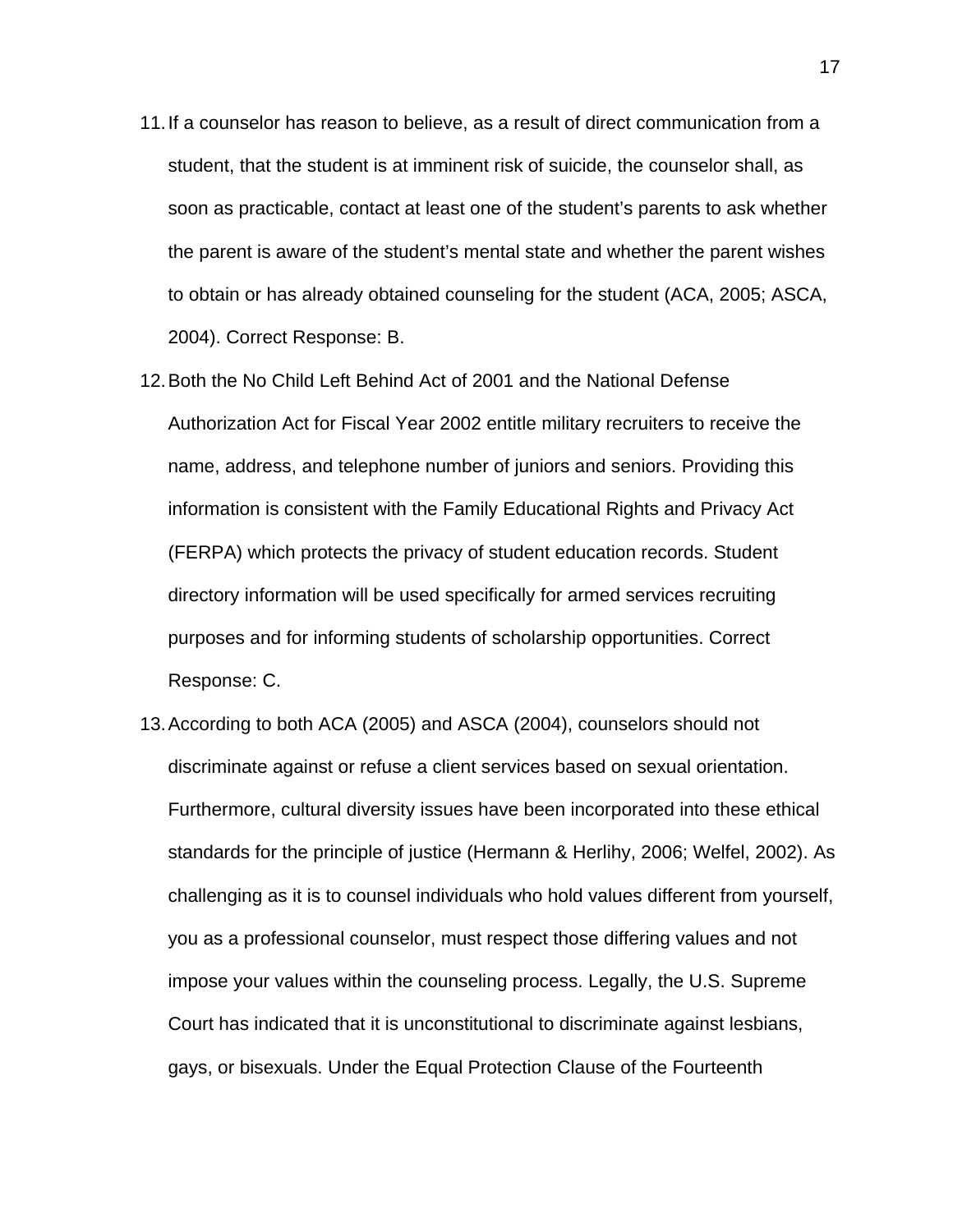Amendment, it is illegal for states to discriminate against an individual on the basis of sexual orientation even if citizens object to homosexuality due to personal or religious beliefs. Therefore, counselors who discriminate against an individual's sexual orientation cannot be justified through religious beliefs. In addition, counselors who partake in discrimination based on sexual orientation are taking a big risk of legal liability including grounds for a malpractice lawsuit (Hermann & Herlihy). Correct Response: A

- 14. Counselors have profound legal and ethical responsibilities when it comes to students who are self-mutilators. Once the client has revealed the painful act of self-mutilation, ethically, it is extremely important for counselors not to breach confidentiality because this could cause further harm to the student; however, counselors are legally required to report disclosures to the appropriate authorities if they become aware that the student may cause harm to themselves or others (Froeschle & Moyer, 2004). Counselors should discuss and clarify confidentiality limitations with students before counseling begins to help ensure that students understand the limits of confidentiality within the counseling process (Froeschle & Moyer). Correct Response: C
- 15. While counselors are legally expected to care for students and protect them from foreseeable harm, they are also ethically inclined to protect the legal rights of students. When preventing school violence, counselors may use student profiles to distinguish which students may need to be in violence prevention or intervention programs. When using student profiles to place them into different prevention or intervention programs, alternative education programs, or group

18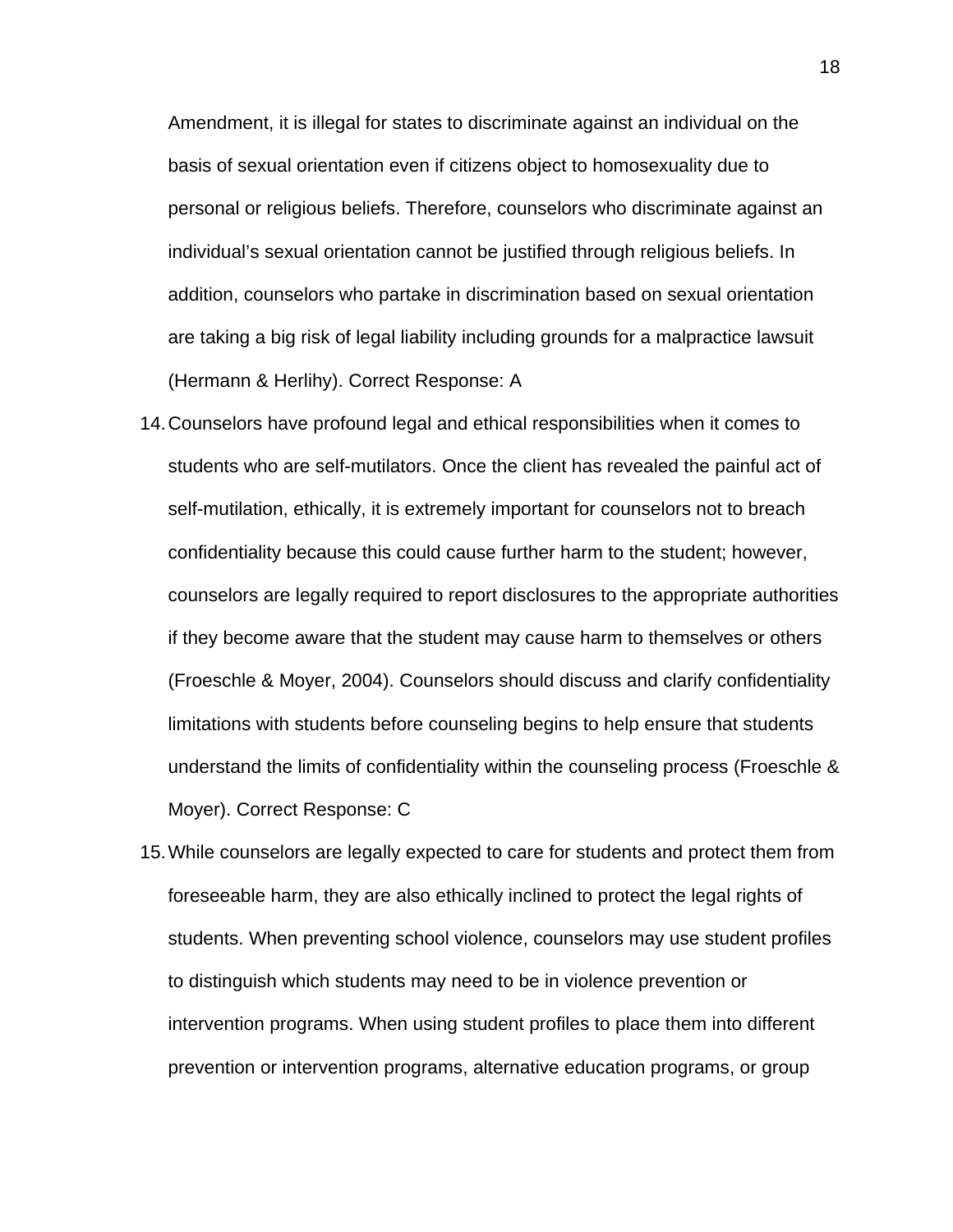counseling opportunities, many constitutional laws could be violated (Bailey; Hermann & Finn). Student profiling occurs when a counselor seeks out a particular type of student to fit into a particular program or intervention being offered. For example, a counselor may not implement a violence intervention program at the beginning of the year and choose students within the school who have previously committed violent acts before coming into that school (Bailey; Hermann & Finn). Picking a student because of a similarity to a specific profile can be seen as withholding the right to an equal educational opportunity which in turn would cause questionable violations to the constitution. To avoid violations of a student's constitutional rights, counselors should implement prevention, intervention, or counseling programs for the whole school and then decide which students should be further helped or assisted with a particular problem once the student has demonstrated the problem behavior in the current school year (Bailey; Hermann & Finn). Correct Response: C

16. Because the majority of students with whom school counselors work are minors, we have an added burden of balancing the child's right to a confidential relationship with the parent's right to know. In this instance, Ms. Simmons has a right to know what was discussed between you and Mary. While you may want to describe the nature of the session in very general terms, ultimately Ms. Simmons has a right to know what transpired (Glosoff & Pate, 2002). Correct Response: A.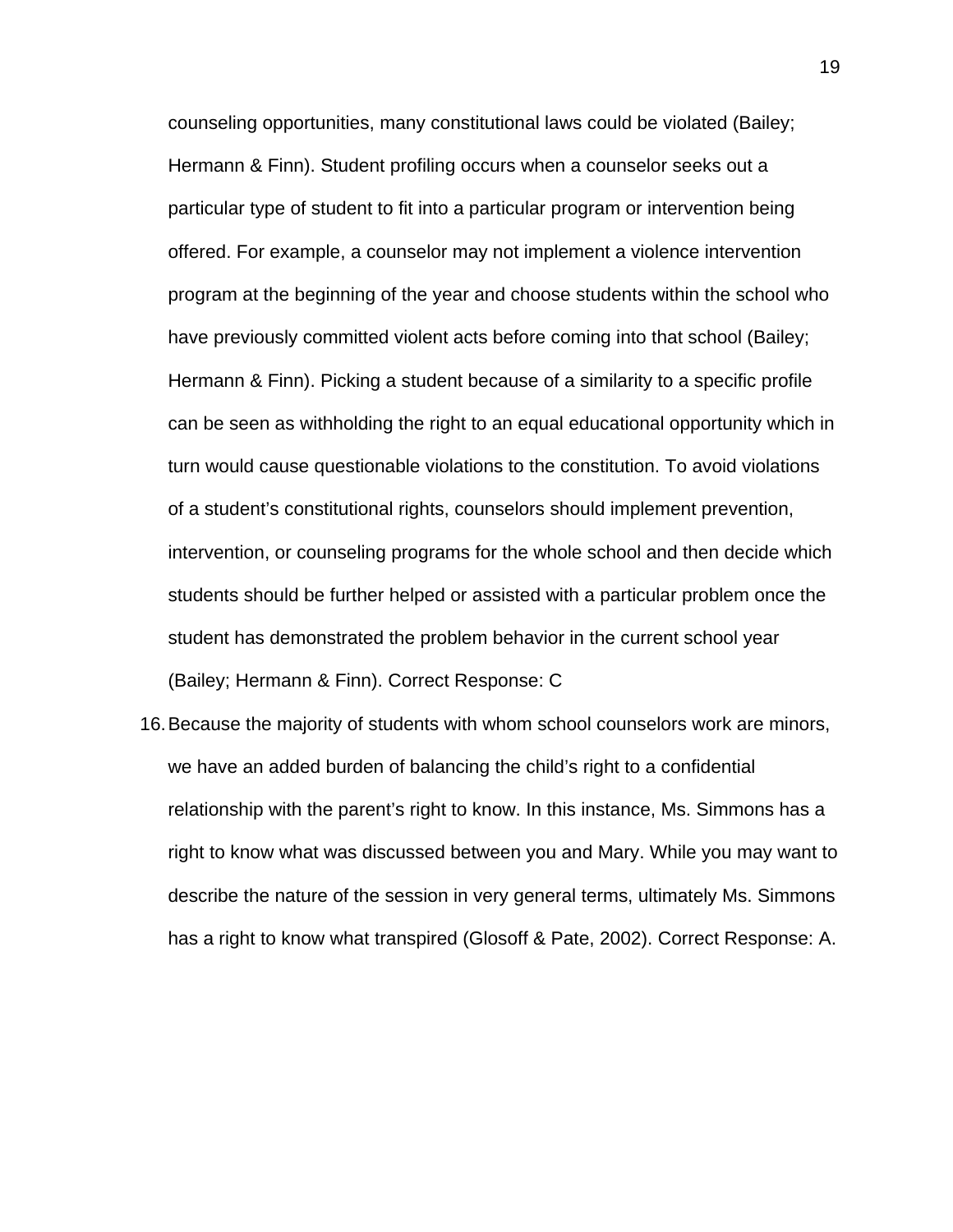## **Scoring**

Use the scale below to determine your suggested level of "legal literacy":

| <b>Number Correct</b> | <b>Classification</b>   | Commentary                                                                                                                                         |
|-----------------------|-------------------------|----------------------------------------------------------------------------------------------------------------------------------------------------|
| 14-16 items           | A counselor's counselor | Your knowledge of your<br>legal rights and<br>responsibilities is excellent.<br>Congratulations!                                                   |
| 10-13 items           | On the right track      | Good, but not great. A bit<br>more review might be<br>good.                                                                                        |
| 5-9 items             | So-so!                  | Not good, but not bad,<br>either. You can do better<br>and you better! A little<br>more reading may make<br>you more confident (and<br>competent). |
| 0-4 items             | Get a lawyerfast!       | Your knowledge of Federal<br>Law as it applies to<br>counselor related issues<br>need some attentiona<br>lot of attention!                         |

# **Discussion**

This survey provides a variety of questions regarding the most prevalent legal issues that school counselors may face. These questions were intended to bring forth specific legal issues within the educational system that school counselors may not be aware of or have the knowledge or skills to handle appropriately. Because legal concerns within the school system are on the rise, these questions may help counselor educators, professional school counselors, and graduate students assess their knowledge and competency of legal issues regarding students in the school setting. Not only can counselor educators determine the level of ethical and legal knowledge of their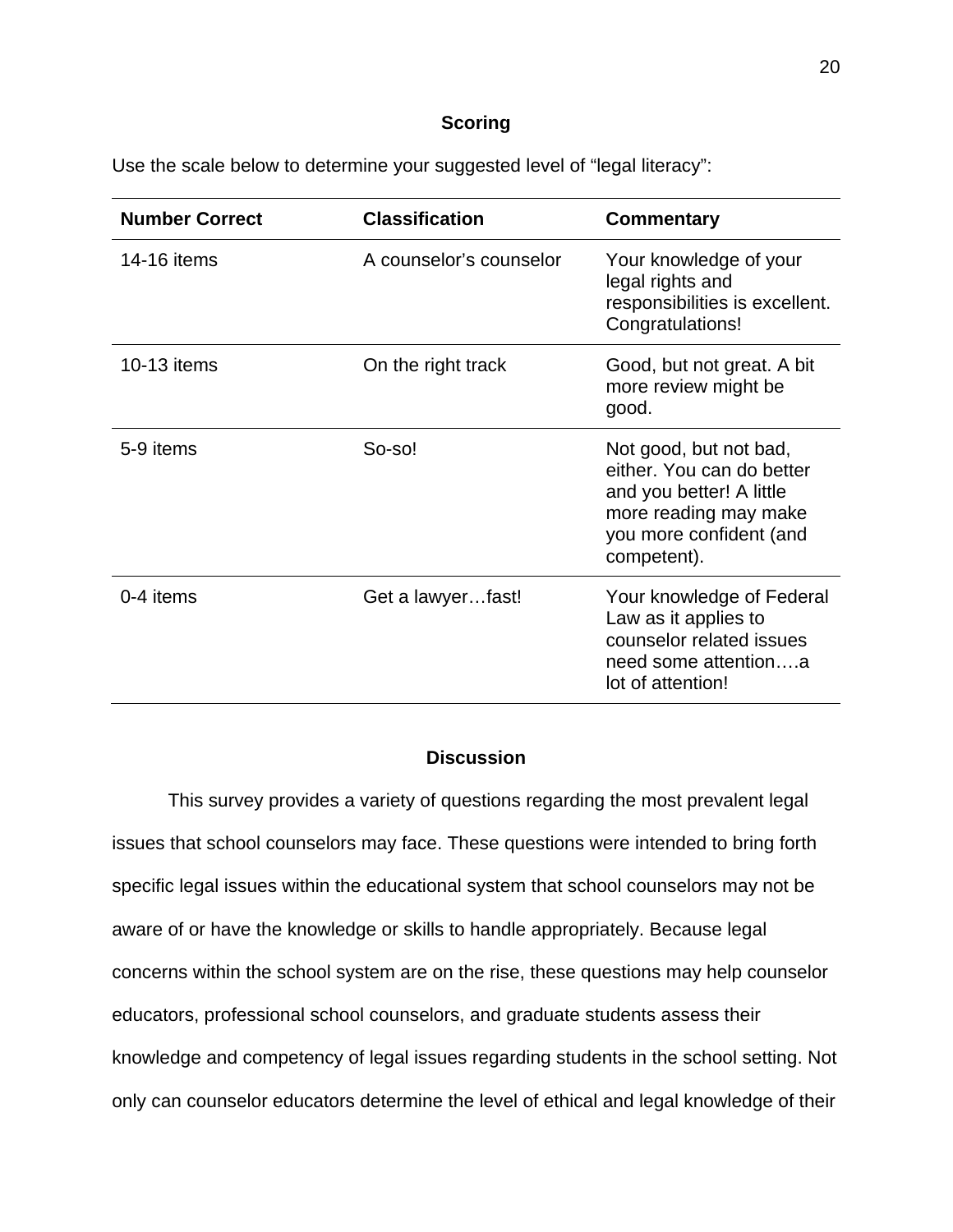students through this survey, but graduate students and professional school counselors can also assess their perception of preparedness to respond appropriately to legal issues which may arise within the school setting.

To become well-informed on the many and ever changing legal and ethical issues surrounding education and counseling practices, school counselors must seek educational opportunities. Multiple opportunities are always available to learn about ethical or legal issues through workshops, continuing education programs, and counseling organization affiliations. A study conducted by Hermann (2002) indicated that school counselors who continuously participated in continuing education programs that dealt with ethical and legal issues in counseling, felt more competent in responding to legal and ethical dilemmas frequently encountered within the school than did their colleagues who did not participate in these programs regularly. Because laws relevant to education are consistently changing and evolving, school counselors should continue to pursue continuing education related to legal issues (Hermann, 2002). Because school counselors are often legally vulnerable, being attentive of legal issues within the school community and acquiring the knowledge to address these issues will assist counselors in providing proper services for students and reduce the risk of pointless litigation (Hermann).

In addition to staying abreast of specific school rules and policies, school counselors should have a basic understanding of state and federal laws affecting their work. Counselors should also be familiar with relevant State Department of Education regulations, local school board policies, and the ethical standards of the American School Counselor Association and the American Counseling Association. For specific

21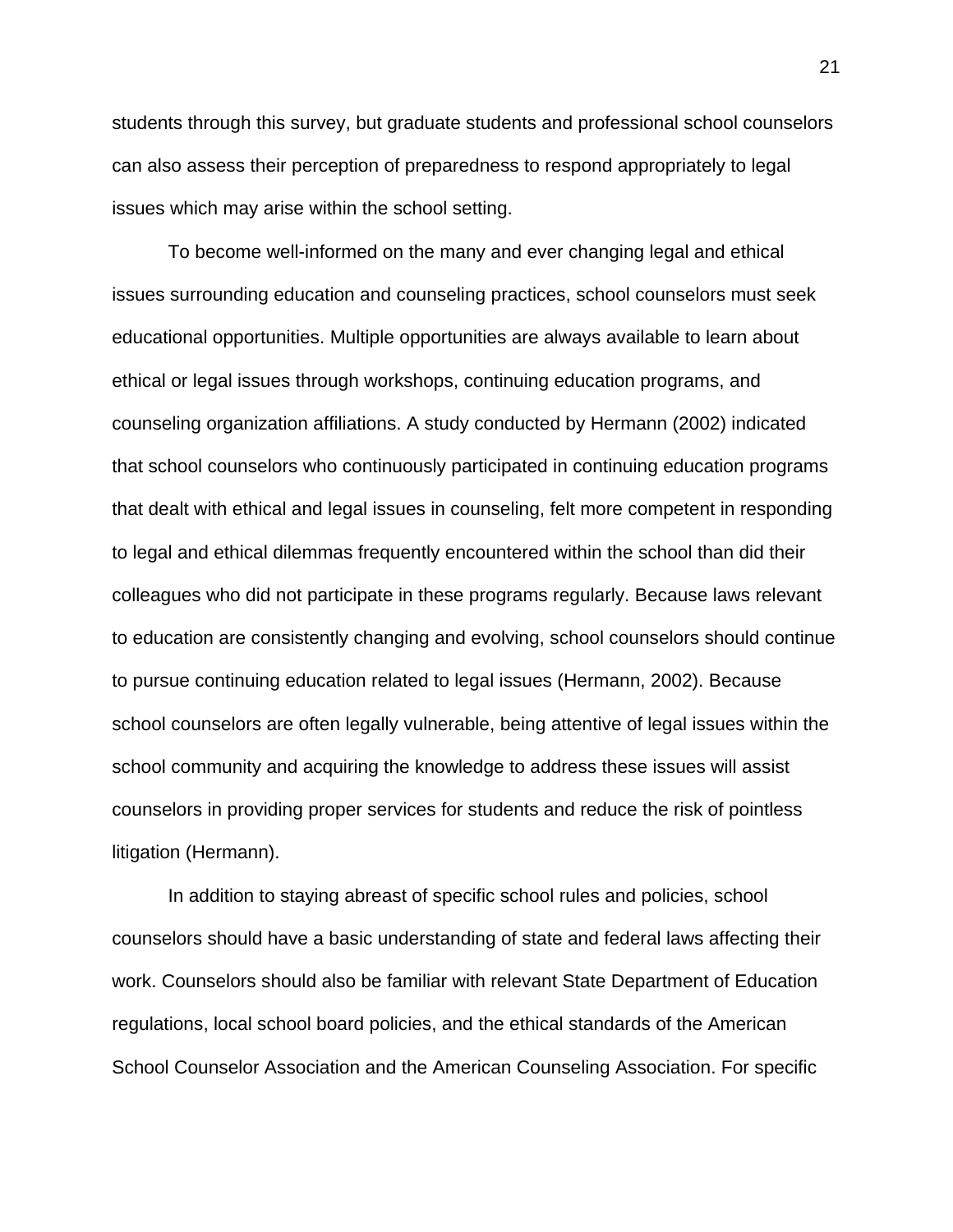legal questions, counselors are advised to consult with their schools' legal counsel. Counselors owe it to themselves and to their counselees and their families to be knowledgeable regarding applicable laws and regulations. To do otherwise, is to invite legal difficulties.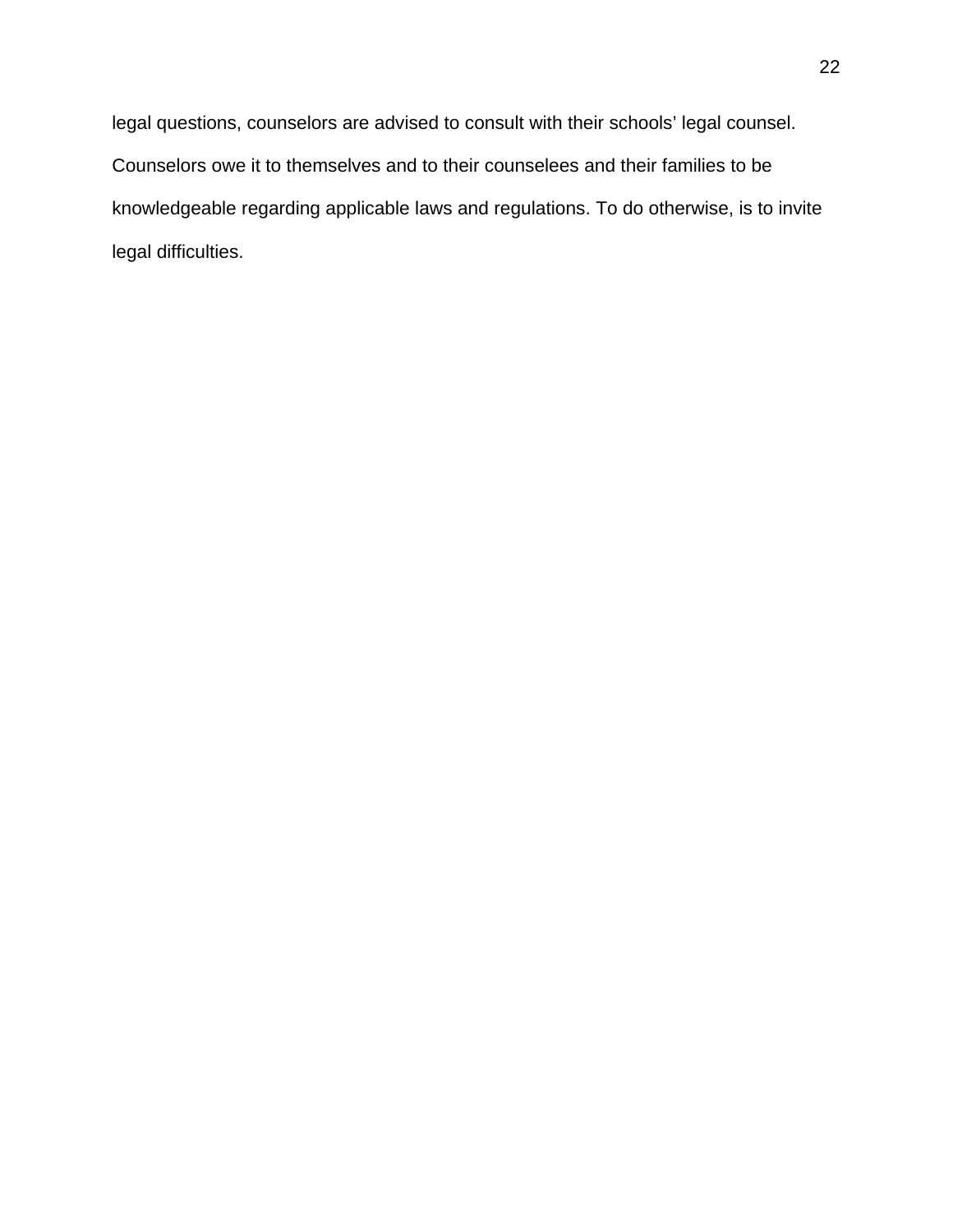### **References**

American Counseling Association. (2005). *ACA code of ethics*. Alexandria, VA: Author. American School Counselor Association. (2004). *Ethical standards for school counselors*. Alexandria, VA: Author.

- Bailey, K. A. (2001). Legal implications of profiling students for violence. *Psychology in the Schools*, *38*, 141-155.
- Child Labor Coalition. (2009). Fair labor standards act: An overview of federal child labor laws. Retrieved from http://www.stopchildlabor.org/USchildlabor/fact1.htm
- Child Welfare Information Gateway. (2007). Defining child abuse and neglect: State statute series. Retrieved from http://www.childwelfare.gov/systemwide/laws\_ policies/statutes/define.cfm
- Froeschle, J., & Moyer, M. (2004). Just cut it out: Legal and ethical challenges in counseling students who self-mutilate. *Professional School Counseling*, *7*(4), 231-235.
- Garner, B. A. (2009). *Black's law dictionary* (9<sup>th</sup> ed.). St. Paul, MN: West Group.
- Glosoff, H. L., & Pate, R. H., Jr. (2002). Privacy and confidentiality in school counseling. *Professional School Counseling, 6*(1), 20-27.
- Hermann, M. (2002). A study of legal issues encountered by school counselors and perceptions of their preparedness to respond to legal challenges. *Professional School Counseling*, *6*(1), 12-19.
- Hermann, M., & Finn, A. (2002). An ethical and legal perspective on the role of school counselors in preventing violence in schools. *Professional School Counseling*, *6*(1), 46-54.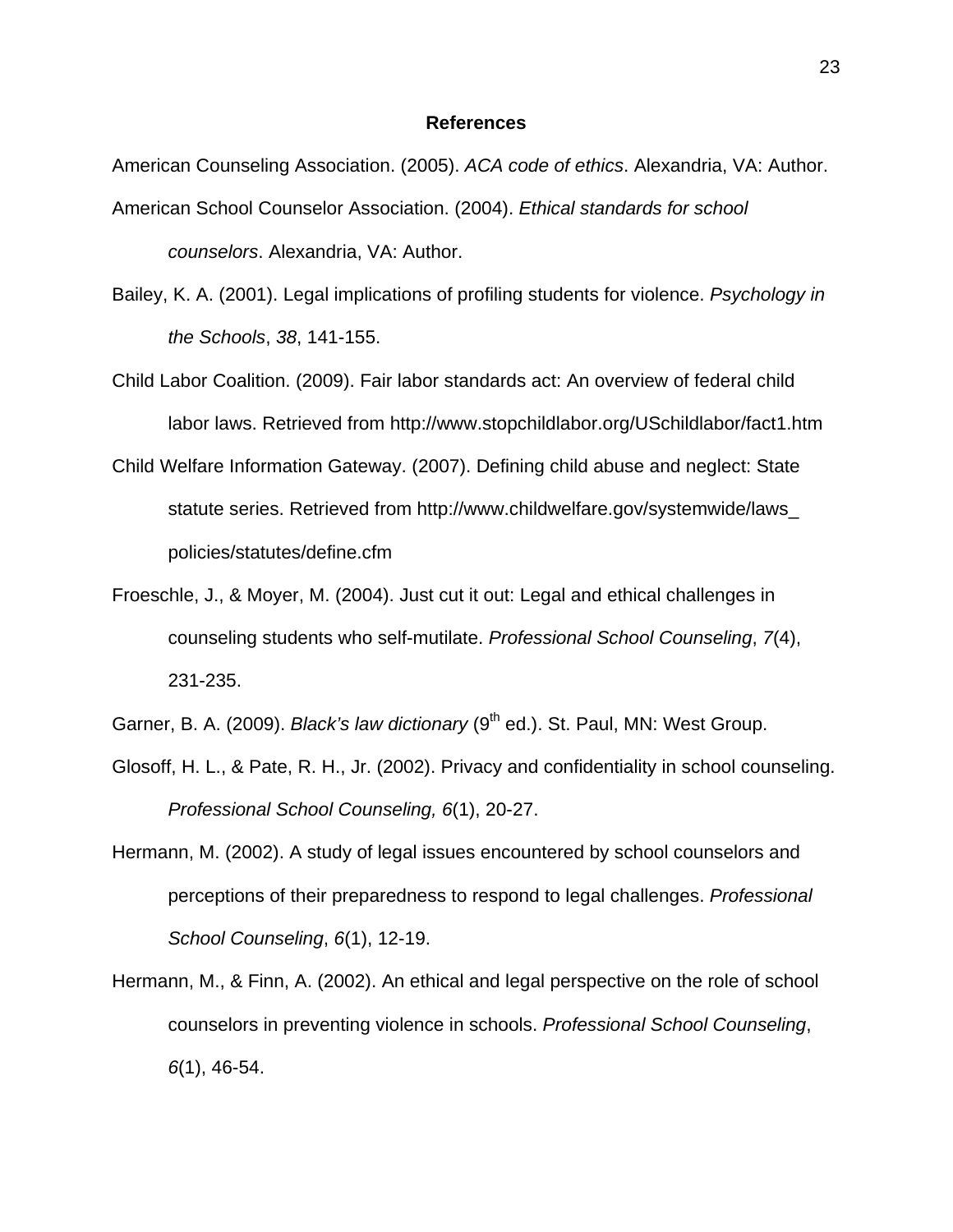- Hermann, M., & Herlihy, B. (2006). Legal and ethical implications of refusing to counsel homosexual clients. *Journal of Counseling & Development, 84*(4), 414-418.
- Hermann, M. A., & Remley, T. P., Jr. (2000). Guns, violence, and schools: The results of school violence-litigation against educators and students shedding more constitutional rights at the school house gate. *Loyola Law Review, 46*, 389-439.
- Lawrence, G., & Kurpius, S. E. (2000). Legal and ethical issues involved when counseling minors in nonschool settings. *Journal of Counseling and Development, 78*, 130-136.
- Legal Information Institute (n.d.). Marriage laws. Retrieved from http://topics.law.cornell. edu/wex/table\_marriage
- Mitchell, C., & Rogers, R. (2003). Rape, statutory rape, and child abuse: legal distinctions and counselor duties. *Professional School Counseling*, *6*(5), 332.
- National Rifle Association of America. (2009). A citizen's guide to federal firearms laws. Retrieved from http://www.nraila.org/GunLaws/Federal/Read.aspx?id=60
- Remley, T. P., Jr., & Herlihy, B. (2001). Ethical, legal, and professional issues in counseling. Upper Saddle River, NJ: Prentice Hall.
- Selective Service System. (2009). Who must register? Retrieved from http://www.sss. gov/FSwho.htm
- South Carolina. (2008). South Carolina code of laws. Retrieved from http://www. scstatehouse.gov/code/t16c003.htm
- U.S. Department of Education. (2009). Family educational rights and privacy act (FERPA). Retrieved from http://www.ed.gov/policy/gen/guid/fpco/ferpa/index.html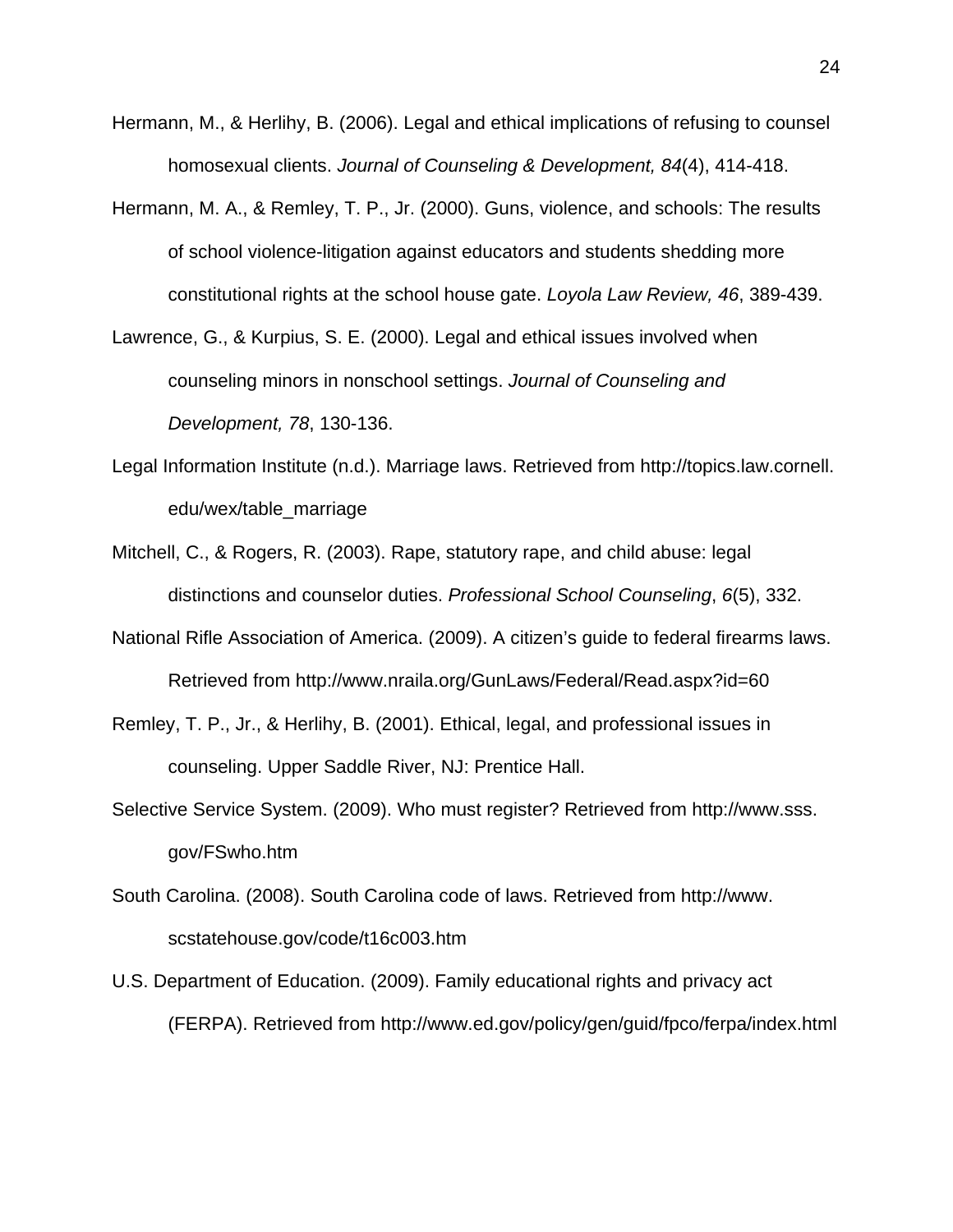Welfel, E. R. (2002). *Ethics in counseling and psychotherapy* (2<sup>nd</sup> ed.). Pacific Grove, CA: Brooks/Cole.

White, J., & Flynt, M. (2000). The school counselor's role in prevention and remediation of child abuse. In J. Wittmer (Ed.), Managing your school counseling program: K-12 developmental strategies (pp. 149-160). Minneapolis, MN: Educational Media.